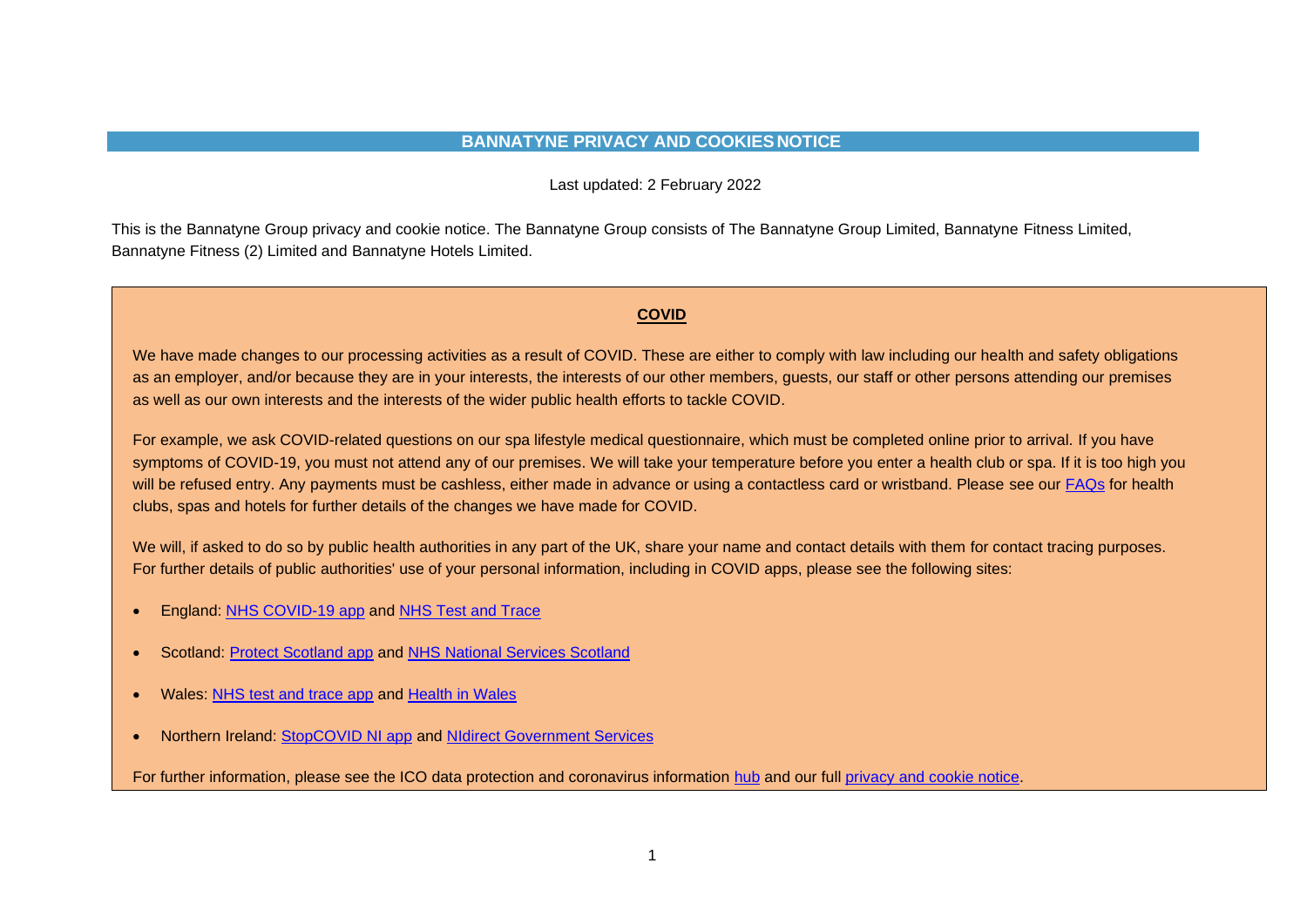## **1. Introduction and summary**

#### 1.1. Introduction

Thanks for reading our privacy notice. It tells you how we collect, use and share your personal information and what your rights are – and how to exercise them.

This notice applies to you if you are:

- A customer: a health club member (or their guest), spa user, hotel/restaurant guest or someone who buys products from our website, a health club, hotel or spa
- A supplier: a sole trader or partnership or a contact for us at a corporate supplier who provides services to us
- A consultant: an adviser, consultant, or other professional expert
- A job applicant: someone who is interesting in working for us
- An interested person: someone who makes an enquiry or complaint or corresponds or enters a competition with us or visits us, who isn't in any of the categories above
- A relative of a member of our staff: a close family member or next of kin of a member of our staff, or
- A website visitor or user of social media: a visitor to our website or user of social media.

This notice doesn't apply to Bannatyne Group staff, a freelance service provider (personal trainer, swimming instructor or class instructor) or shareholders.

There are a couple of technical definitions to get out of the way first. Here they are.

By "**personal information**" we mean personal data as defined in UK data protection law. In general, it means any information relating to you, which identifies you or allows you to be identified. That may be your name, an ID number, location, an online identifier or factors specific to you (e.g. physical, physiology (thoughts, feelings), genetic, mental, economic, cultural or social factors).

By "**sensitive**" personal information we mean two things: 1. what's technically known as "special categories" (personal information revealing racial or ethnic origin, political opinions, religious or philosophical beliefs, trade union membership, genetic data, biometric data for the purpose of uniquely identifying an individual, data concerning health or data concerning an individual's sex life or sexual orientation) and 2. Criminal offence data (criminal offences or related security measures, including the alleged commission of offences, proceedings for an offence committed or alleged to have been committed or the disposal of those proceedings, including sentencing).

For ease, we've split this privacy notice up into parts:

Part 1: Introduction and summary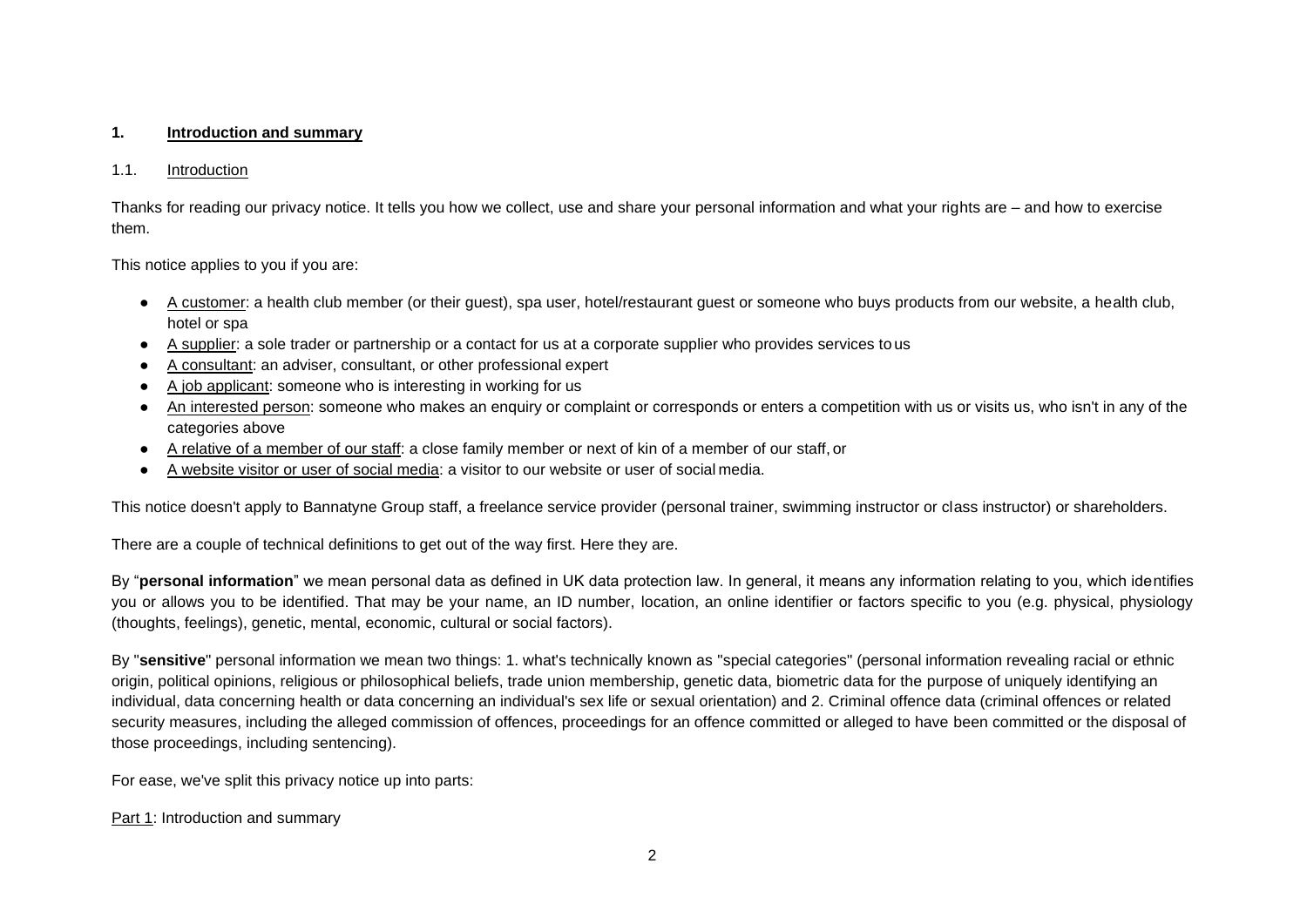Part 2: Important information about your rights in relation to consent and to object to our use of your personal information

Part 3: Key information required by the UK GDPR

Part 4: Cookies and similar technologies

If you have any queries about this privacy notice, please contact us. Please see "Our identity and contact details" in section a to get in touch, and the "Data protection officer" section b of "Key information required by the UK GDPR" below for our data protection officer's contact details.

## 1.2. Summary

Here's a summary overview to help you navigate. Find yourself in the left hand column, then read across the table.

| Type of individual (current,<br>past or prospective)                                            | Our<br>personal<br>main<br>uses<br><b>vour</b><br>0t<br>information                                                                                                                                                                                                                                                                                                                                                                           | Where to find out more                                                                                                                                                                                                                                                                                                                                                                                                        |
|-------------------------------------------------------------------------------------------------|-----------------------------------------------------------------------------------------------------------------------------------------------------------------------------------------------------------------------------------------------------------------------------------------------------------------------------------------------------------------------------------------------------------------------------------------------|-------------------------------------------------------------------------------------------------------------------------------------------------------------------------------------------------------------------------------------------------------------------------------------------------------------------------------------------------------------------------------------------------------------------------------|
| club<br>members:<br>Health<br>a<br>member of one of our health<br>clubs or a guest of a member. | To enter into a contract with you, your<br>$\bullet$<br>employer or a third party provider of gym<br>services.<br>To provide agreed health club services to you<br>as our customer.<br>To keep accounts and records.<br>We may, if you consent, send you offers and<br>news by email. We track whether emails are<br>opened and whether links in the emails are<br>clicked on. We use Text Global and Peak AI<br>for our marketing campaigns. | How to withdraw your consent or object to our use (where applicable)<br>Look in Part 2.<br>It tells you how to withdraw any consent you've given (see section j as well) and how<br>to object to both direct marketing and to our use where it's based on a balancing test<br>(called "legitimate interests") which involves weighing our interests or a third party's<br>interests against your rights.<br>Other information |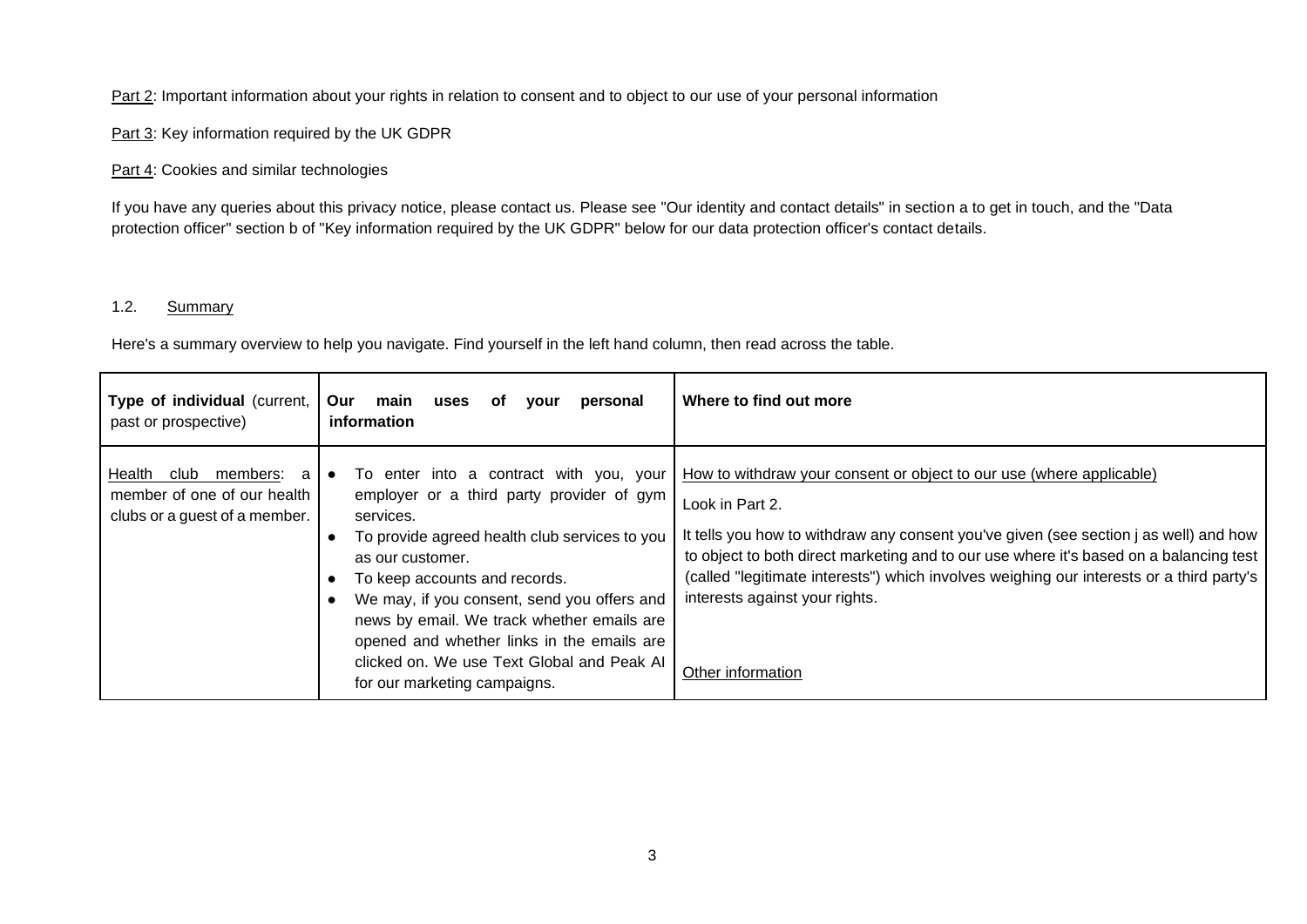|  | To identify you through our club entry systems<br>and record when you are in the club. Our<br>wristbands may be used for club entry but also<br>for logging into your MyWellness app on your<br>phone when using Technogym equipment in<br>the club, for contactless payment and as a<br>locker key.<br>To interact with you through our apps. The<br><b>MyFitApp</b><br>lets<br>you<br>book<br>sessions,<br>communicate with the club and see club offers<br>and news, which are personalised if you are<br>in the club (e.g. with today's offer from the<br>café). The MyZone app works with a cardio<br>belt to monitor heart rate; we do not get your<br>personal information from that app. The<br>MyWellness app works with gym equipment<br>supplied by Technogym; we do not get your<br>personal information from that app either.<br>To record telephone calls with you for training,<br>monitoring and evidential purposes; we<br>record inbound and outbound calls to and<br>from the head office call centres and may<br>record calls to and from the legal department.<br>To record CCTV images at some of our clubs<br>$\bullet$<br>for the prevention and detection of crime (both<br>revenue and asset protection) and for health<br>and safety (for example at the poolside).<br>ANPR is used by Parking Eye, SmartParking<br>and UK Car Parking Management ("CPM") at<br>some of our sites but we do not have access<br>to images. | Look in Part 3; here's what's in the different sections.<br>Sections a and b: our contact details<br>$\bullet$<br>Section c: the purposes and legal basis for our use of your personal information<br>Section d the legitimate interests often underpinning our use of your personal<br>information<br>Section e: the types of personal information we may get from someone other<br>$\bullet$<br>than you<br>Section f: third parties with whom we may share your personal information<br>Section g: transfers (exports) of personal information<br>Section h: storage periods<br>Section i: your UK GDPR rights<br>Section j: withdrawing consent<br>Section k: complaints to the ICO<br>Section I: information you must provide (either by law or under a contract)<br>Section m: sources of personal information (where you aren't the source).<br>Section n: automated decisions.<br>Customers may find further customer-specific information on forms, on pre-exercise<br>and spa treatment questionnaires, club rules and in their contracts. |
|--|------------------------------------------------------------------------------------------------------------------------------------------------------------------------------------------------------------------------------------------------------------------------------------------------------------------------------------------------------------------------------------------------------------------------------------------------------------------------------------------------------------------------------------------------------------------------------------------------------------------------------------------------------------------------------------------------------------------------------------------------------------------------------------------------------------------------------------------------------------------------------------------------------------------------------------------------------------------------------------------------------------------------------------------------------------------------------------------------------------------------------------------------------------------------------------------------------------------------------------------------------------------------------------------------------------------------------------------------------------------------------------------------------------------------------------------------------|------------------------------------------------------------------------------------------------------------------------------------------------------------------------------------------------------------------------------------------------------------------------------------------------------------------------------------------------------------------------------------------------------------------------------------------------------------------------------------------------------------------------------------------------------------------------------------------------------------------------------------------------------------------------------------------------------------------------------------------------------------------------------------------------------------------------------------------------------------------------------------------------------------------------------------------------------------------------------------------------------------------------------------------------------|
|--|------------------------------------------------------------------------------------------------------------------------------------------------------------------------------------------------------------------------------------------------------------------------------------------------------------------------------------------------------------------------------------------------------------------------------------------------------------------------------------------------------------------------------------------------------------------------------------------------------------------------------------------------------------------------------------------------------------------------------------------------------------------------------------------------------------------------------------------------------------------------------------------------------------------------------------------------------------------------------------------------------------------------------------------------------------------------------------------------------------------------------------------------------------------------------------------------------------------------------------------------------------------------------------------------------------------------------------------------------------------------------------------------------------------------------------------------------|------------------------------------------------------------------------------------------------------------------------------------------------------------------------------------------------------------------------------------------------------------------------------------------------------------------------------------------------------------------------------------------------------------------------------------------------------------------------------------------------------------------------------------------------------------------------------------------------------------------------------------------------------------------------------------------------------------------------------------------------------------------------------------------------------------------------------------------------------------------------------------------------------------------------------------------------------------------------------------------------------------------------------------------------------|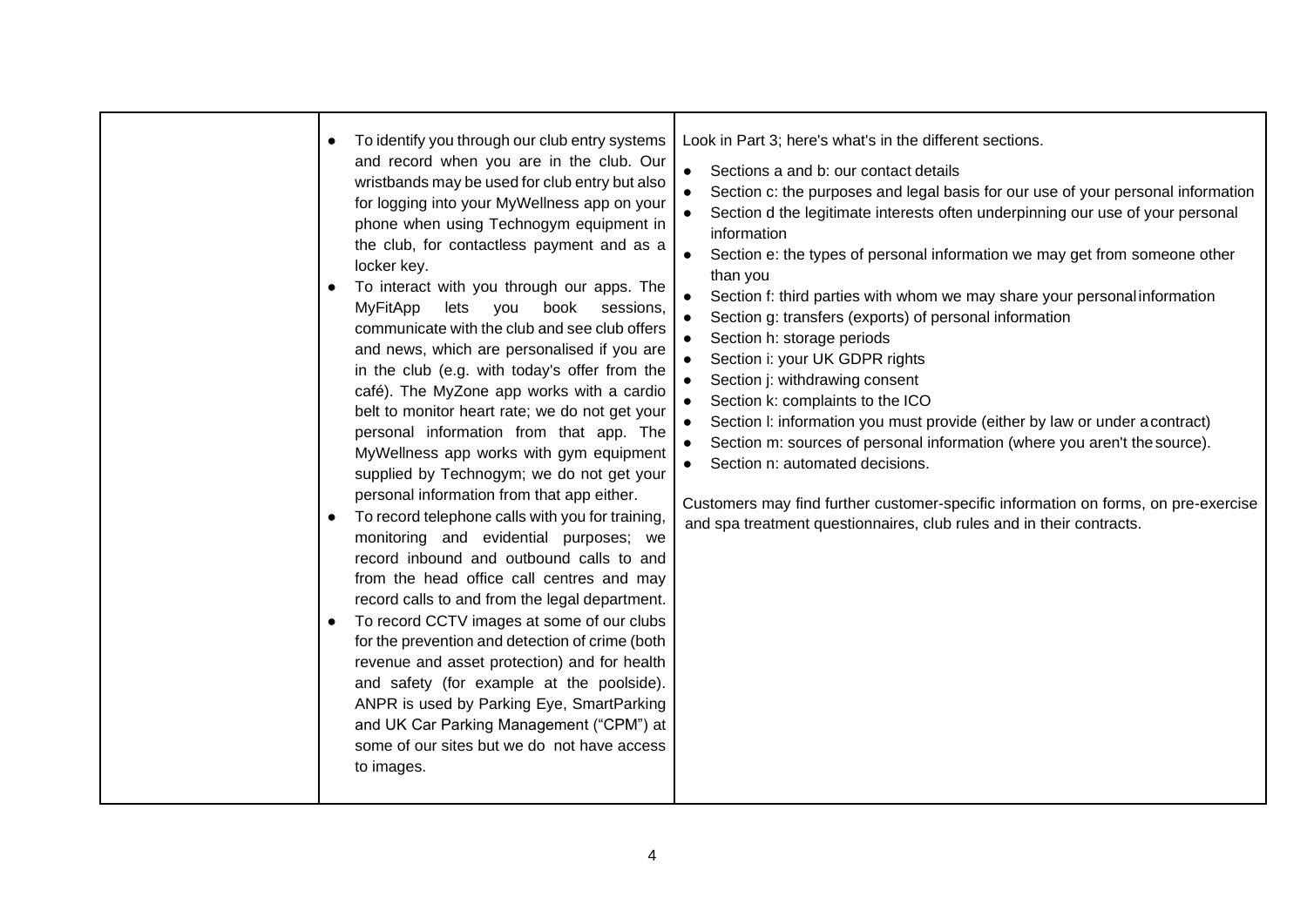| If you use our public wifi (provided by BT and<br>Sky), BT and Sky will collect your marketing<br>preferences and share them with us.<br>If you pay through one of our tills, provided by<br>Clover, your payment receipt is stored by<br>Clover.<br>To interact with you on social media<br>(Facebook, Twitter or Instagram).<br>If you are under 16, your record will be linked<br>to your parent's and we will normally<br>communicate with your parent rather than<br>with you.<br>Your personal information may be shared<br>intra-group if you use other health clubs,<br>under our cross-usage policy.<br>If you have signed up with a third party gym<br>services provider, then depending on the<br>provider, they may provide us with your<br>personal information including your answers<br>to our pre-exercise questionnaire or may<br>simply validate your membership when you<br>sign up with us.<br>For related purposes such as analysis to help<br>us find new members.<br>In order to offer you Klarna's payment<br>methods, we might (in the checkout pass)<br>your personal data in the form of contact and<br>order details to Klarna, in order for Klarna to<br>assess whether you qualify for their payment<br>methods and to tailor those payment methods |  |
|-----------------------------------------------------------------------------------------------------------------------------------------------------------------------------------------------------------------------------------------------------------------------------------------------------------------------------------------------------------------------------------------------------------------------------------------------------------------------------------------------------------------------------------------------------------------------------------------------------------------------------------------------------------------------------------------------------------------------------------------------------------------------------------------------------------------------------------------------------------------------------------------------------------------------------------------------------------------------------------------------------------------------------------------------------------------------------------------------------------------------------------------------------------------------------------------------------------------------------------------------------------------------------------|--|
| for you. Your personal data transferred is<br>processed in line with Klarna's own privacy<br>policy.<br>To offer you member benefits through third                                                                                                                                                                                                                                                                                                                                                                                                                                                                                                                                                                                                                                                                                                                                                                                                                                                                                                                                                                                                                                                                                                                                |  |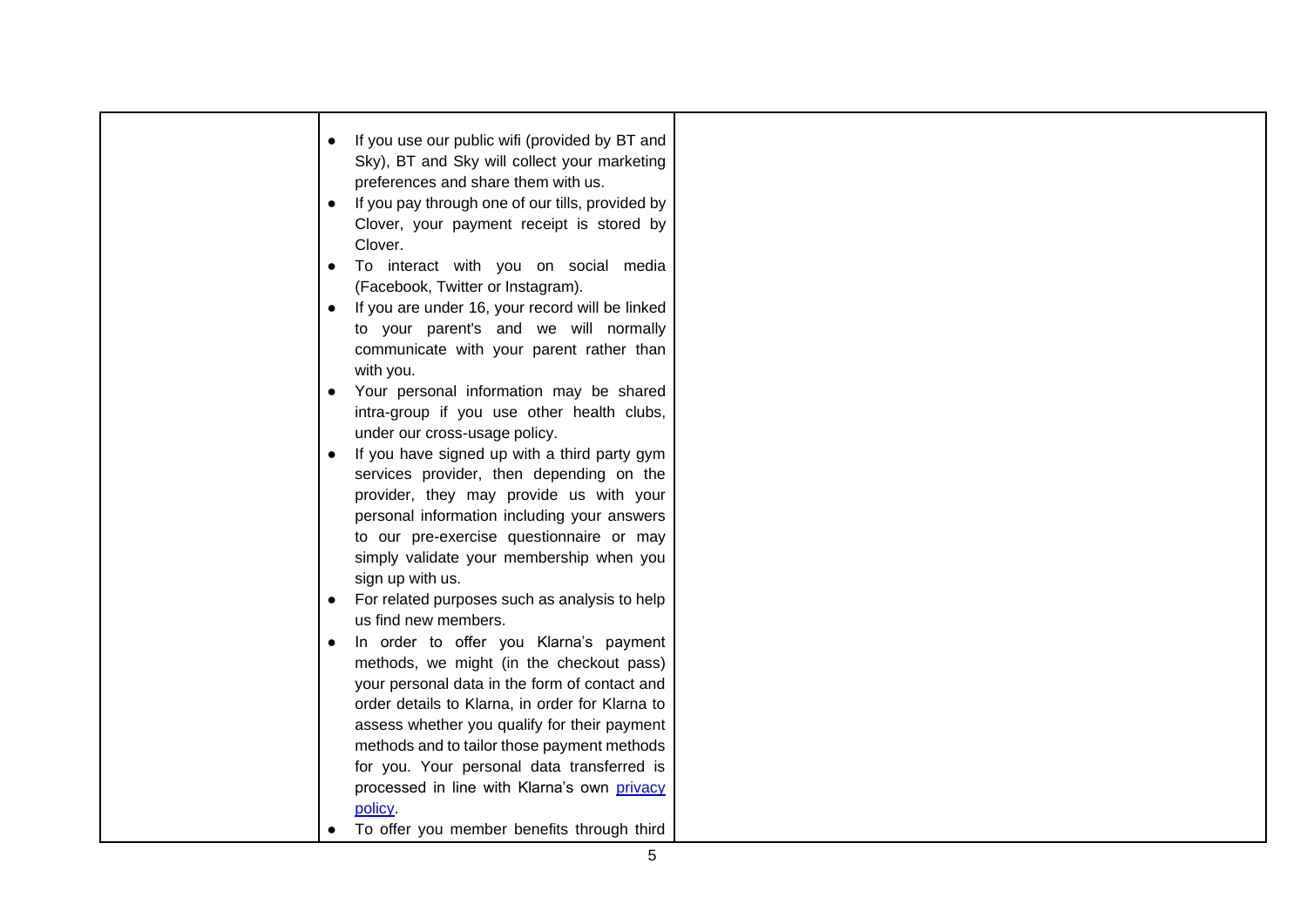|                            |           | party supplier Inspired Rewards.                                                              |
|----------------------------|-----------|-----------------------------------------------------------------------------------------------|
|                            |           |                                                                                               |
|                            |           |                                                                                               |
|                            |           | Spa users: a user of a spa at $\bullet$ To enter into a contract with you and to              |
| one of our health clubs or |           | provide agreed spa services to you as our                                                     |
| hotels.                    |           | customer.                                                                                     |
|                            | $\bullet$ | To keep accounts and records.                                                                 |
|                            |           | We may, if you consent, send you offers and                                                   |
|                            |           | news by email. We track whether our emails                                                    |
|                            |           | are opened and whether links in the emails<br>are clicked on.                                 |
|                            | $\bullet$ | To interact with you through our spa app.                                                     |
|                            |           | To record telephone calls with you for training,                                              |
|                            |           | monitoring and evidential purposes; we                                                        |
|                            |           | record inbound and outbound calls to and                                                      |
|                            |           | from the spa call centre and may record calls                                                 |
|                            |           | to and from the legal department.                                                             |
|                            | $\bullet$ | To record CCTV images at our spa receptions                                                   |
|                            |           | for the prevention and detection of crime.                                                    |
|                            |           | ANPR is used by Parking Eye, SmartParking                                                     |
|                            |           | and UK Car Parking Management ("CPM") at                                                      |
|                            |           | some of our sites but we do not have access                                                   |
|                            |           | to images.                                                                                    |
|                            | $\bullet$ | If you pay through one of our tills, provided by<br>Clover, your payment receipt is stored by |
|                            |           | Clover.                                                                                       |
|                            |           | To interact with you on social media                                                          |
|                            |           | (Facebook, Twitter or Instagram).                                                             |
|                            |           | For related purposes such as analysis to help                                                 |
|                            |           | us find new spa users.                                                                        |
|                            |           |                                                                                               |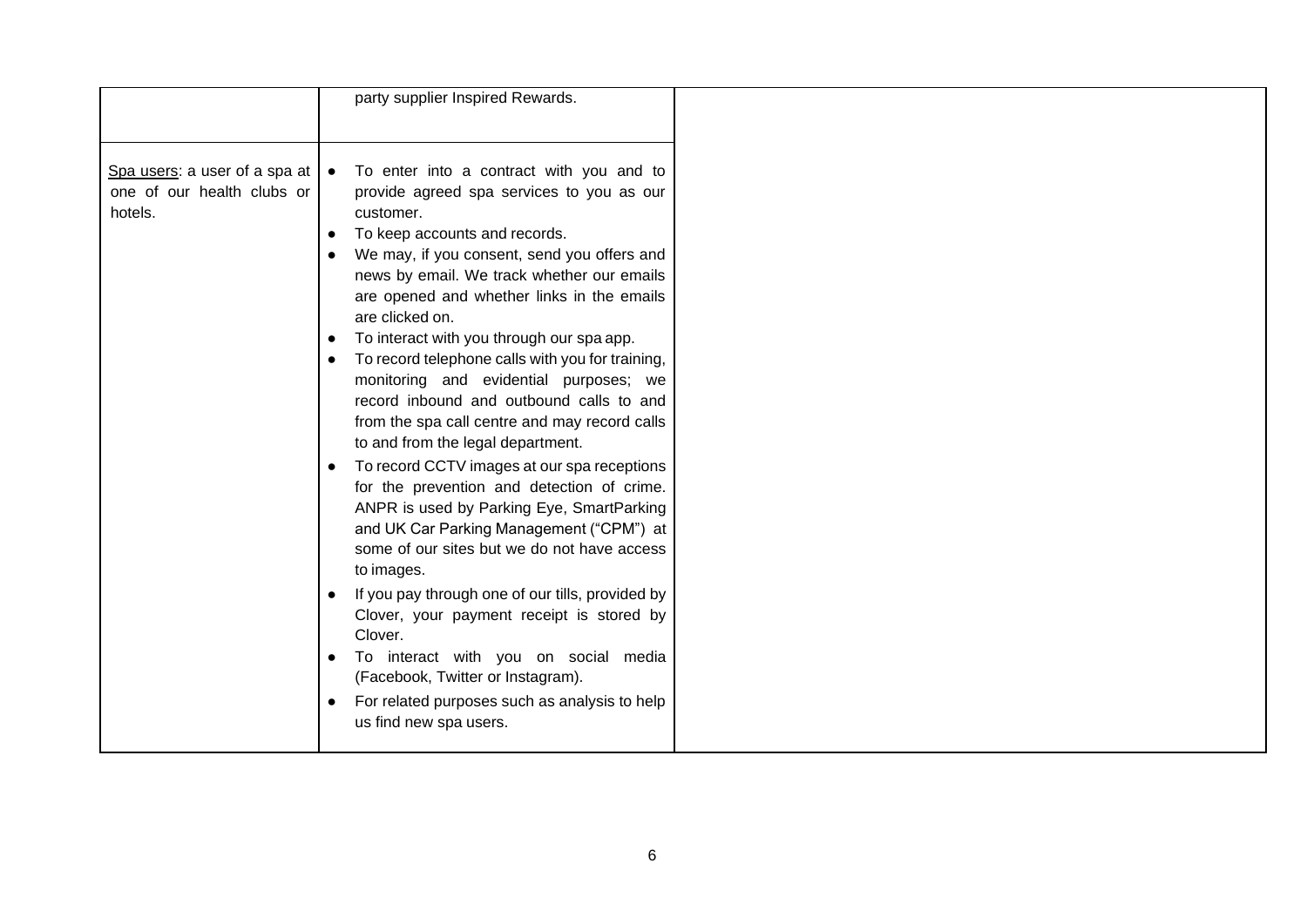|                                | Hotel guest: a hotel or $\bullet$ To enter into a contract with you or your |
|--------------------------------|-----------------------------------------------------------------------------|
| restaurant guest at one of our | employer or a third party who is paying your                                |
| hotels.                        | hotel bill.                                                                 |
|                                | To provide agreed hotel accommodation                                       |
|                                | and/or restaurant food to you as our customer.                              |
|                                |                                                                             |
|                                | To keep accounts and records.<br>$\bullet$                                  |
|                                | We may, if you consent, send you offers and                                 |
|                                | news by email. We track whether our emails                                  |
|                                | are opened and whether links in the emails                                  |
|                                | are clicked on.                                                             |
|                                | To record CCTV images at our hotels for the                                 |
|                                | prevention and detection of crime.                                          |
|                                | If you use our public wifi (provided by BT and<br>$\bullet$                 |
|                                |                                                                             |
|                                | Sky), BT and Sky will collect your marketing                                |
|                                | preferences and share them with us.                                         |
|                                | If you pay through one of our tills, provided by<br>$\bullet$               |
|                                | Clover, your payment receipt is stored by                                   |
|                                | Clover.                                                                     |
|                                | To interact with you on social media                                        |
|                                | (Facebook, Twitter or Instagram).                                           |
|                                |                                                                             |
|                                | If you book hotel accommodation through a                                   |
|                                | third party such as a travel agent or portal, we                            |
|                                | will receive your information from that third                               |
|                                | party and will confirm the booking and the fact                             |
|                                | you stayed at the hotel with them for payment                               |
|                                | purposes.                                                                   |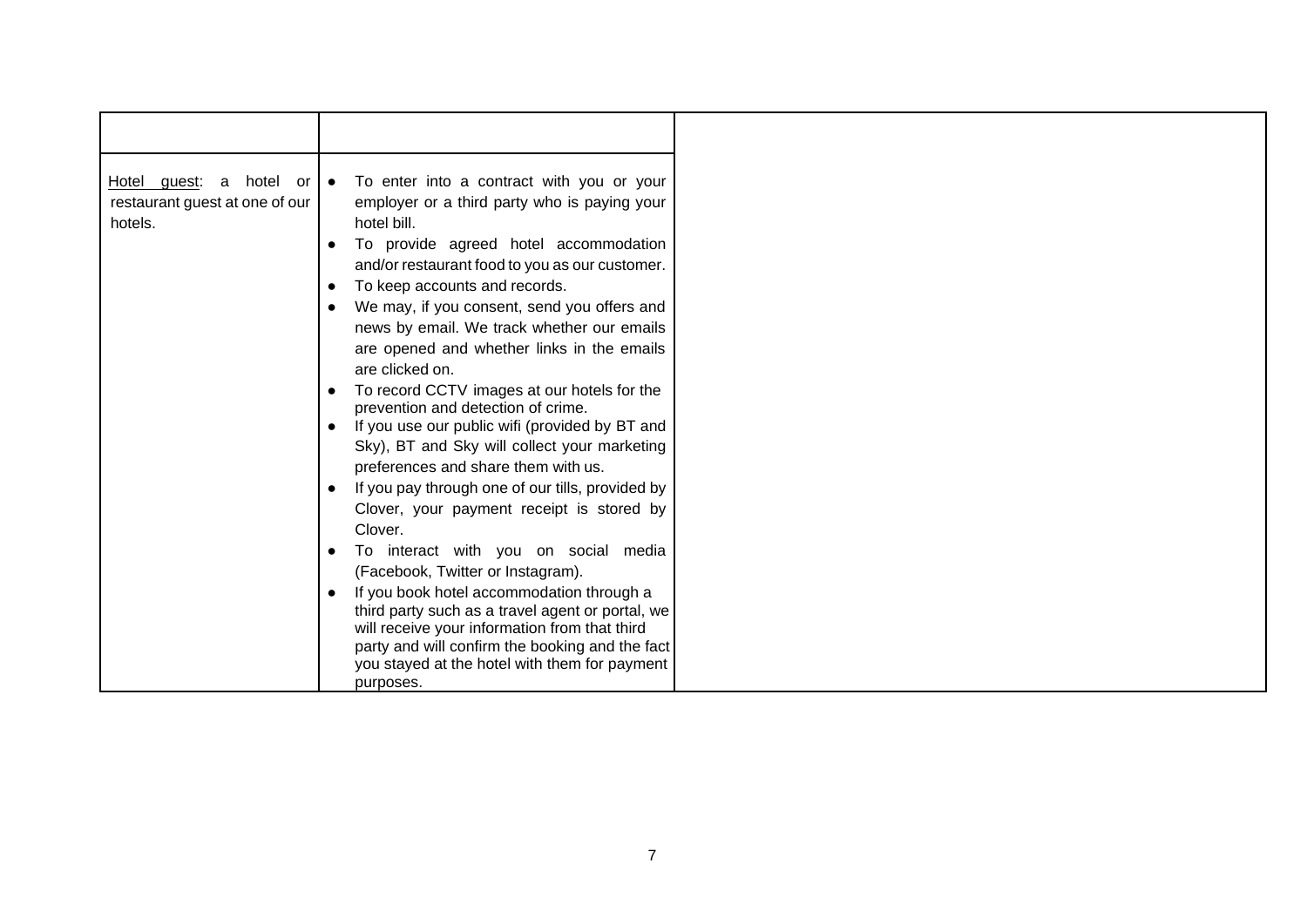| Product<br>customers:<br>an I<br>individual who buys products<br>from our website, or from one<br>of our spas, health clubs or<br>hotels.  | $\bullet$<br>$\bullet$<br>$\bullet$ | To enter into a contract with you and to<br>provide you with the product you have bought.<br>To keep accounts and records.<br>We may, if you consent, send you offers and<br>news by email. We track whether our emails<br>are opened and whether links in the emails<br>are clicked on.<br>If you pay through one of our tills, provided by<br>Clover, your payment receipt is stored by<br>Clover. |
|--------------------------------------------------------------------------------------------------------------------------------------------|-------------------------------------|------------------------------------------------------------------------------------------------------------------------------------------------------------------------------------------------------------------------------------------------------------------------------------------------------------------------------------------------------------------------------------------------------|
| A supplier: a sole trader or<br>partnership or a contact for<br>us at a corporate supplier<br>who provides services to us<br>as a business | $\bullet$                           | To receive agreed services from you or your<br>employer or company.<br>To keep accounts and records.                                                                                                                                                                                                                                                                                                 |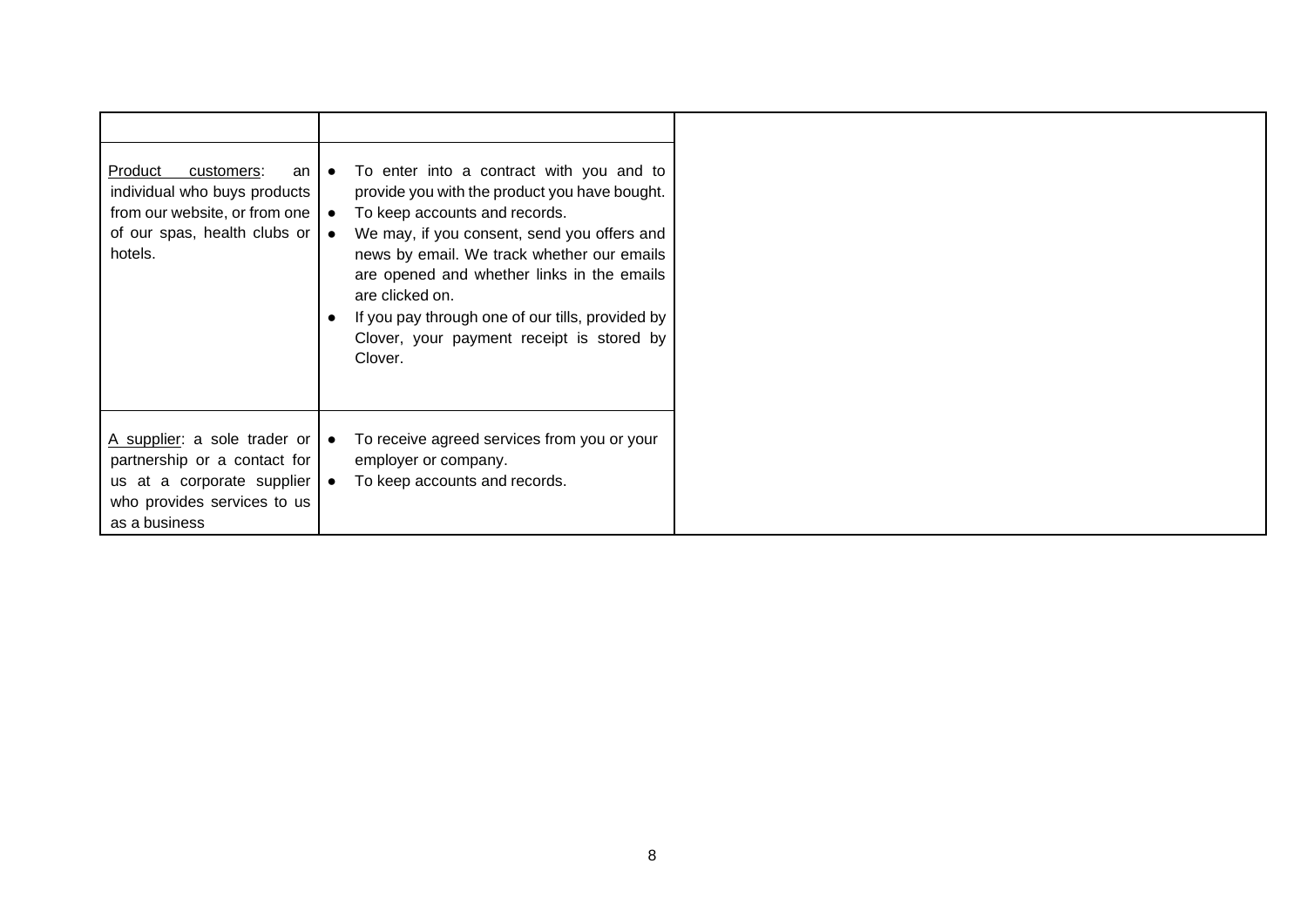| A consultant:<br>an adviser,<br>consultant<br>other<br>or<br>who<br>professional<br>expert<br>provides services to us as a<br>business                                                                                                      | $\bullet$<br>$\bullet$ | To receive agreed services from you or your<br>employer or company.<br>To keep accounts and records.                                                                                                                                                                                                                                                                                                                                                                                                                                                                                                                         |                 |
|---------------------------------------------------------------------------------------------------------------------------------------------------------------------------------------------------------------------------------------------|------------------------|------------------------------------------------------------------------------------------------------------------------------------------------------------------------------------------------------------------------------------------------------------------------------------------------------------------------------------------------------------------------------------------------------------------------------------------------------------------------------------------------------------------------------------------------------------------------------------------------------------------------------|-----------------|
| A job applicant: someone<br>who is interested in working<br>for us                                                                                                                                                                          | $\bullet$              | To evaluate your application and enter into a<br>services or employment contract or similar<br>contract with you.                                                                                                                                                                                                                                                                                                                                                                                                                                                                                                            |                 |
| An interested<br>person:<br>an<br>individual who makes an<br>enquiry or a complaint or<br>corresponds with us or visits<br>us (including carers and other<br>representatives of members)<br>but who isn't in any of the<br>categories above | $\bullet$<br>$\bullet$ | To respond to your enquiry or complaint or<br>correspond with you.<br>To record telephone calls with you for training,<br>monitoring and evidential purposes; we<br>record inbound and outbound calls to and<br>from the health club and spa call centres and<br>may record calls to and from the legal<br>department<br>To record CCTV images at some of our health<br>clubs, spas and hotels for the prevention and<br>detection of crime and for health and safety.<br>ANPR is used by Parking Eye, SmartParking<br>and UK Car Parking Management ("CPM") at<br>some of our sites but we do not have access<br>to images. |                 |
| A relative of a member of our<br>staff: a close family member<br>or next of kin of a member of<br>our staff                                                                                                                                 | $\bullet$              | Our member of staff may give us your name,<br>address and date of birth which we may use<br>to contact you in an emergency.                                                                                                                                                                                                                                                                                                                                                                                                                                                                                                  |                 |
| A visitor to our website or<br>social media users: a                                                                                                                                                                                        |                        | advertise on Facebook, Twitter,<br>We.<br>Instagram and YouTube. You may see one                                                                                                                                                                                                                                                                                                                                                                                                                                                                                                                                             | Look in Part 3: |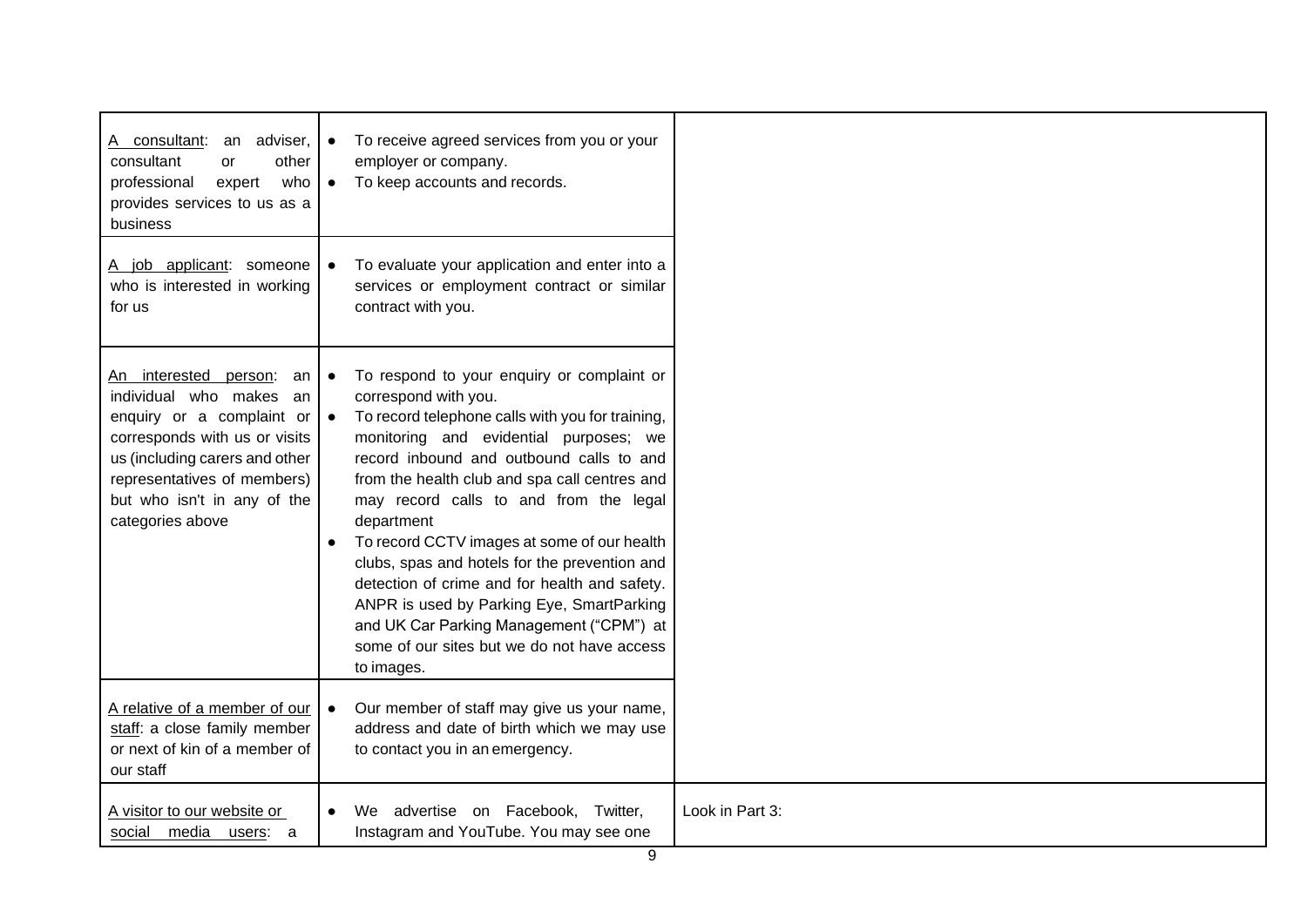| visitor to our website or<br>social media user. | of our ads as a result.<br>We use Google Analytics on our site which<br>captures where individuals discontinue the<br>order process; the report Google gives us<br>does not identify individuals. | Sections a and b: our contact details<br>Section i: your UK GDPR rights<br>Section k: complaints to the ICO<br>Section m: sources of personal information (where you aren't the source). |
|-------------------------------------------------|---------------------------------------------------------------------------------------------------------------------------------------------------------------------------------------------------|------------------------------------------------------------------------------------------------------------------------------------------------------------------------------------------|
|                                                 | We use Edward Robertson to provide our<br>website.                                                                                                                                                |                                                                                                                                                                                          |
|                                                 | We use HOP Software to manage our hotel<br>bookings.                                                                                                                                              |                                                                                                                                                                                          |
|                                                 | We use RecognitionPR for our PR services.                                                                                                                                                         |                                                                                                                                                                                          |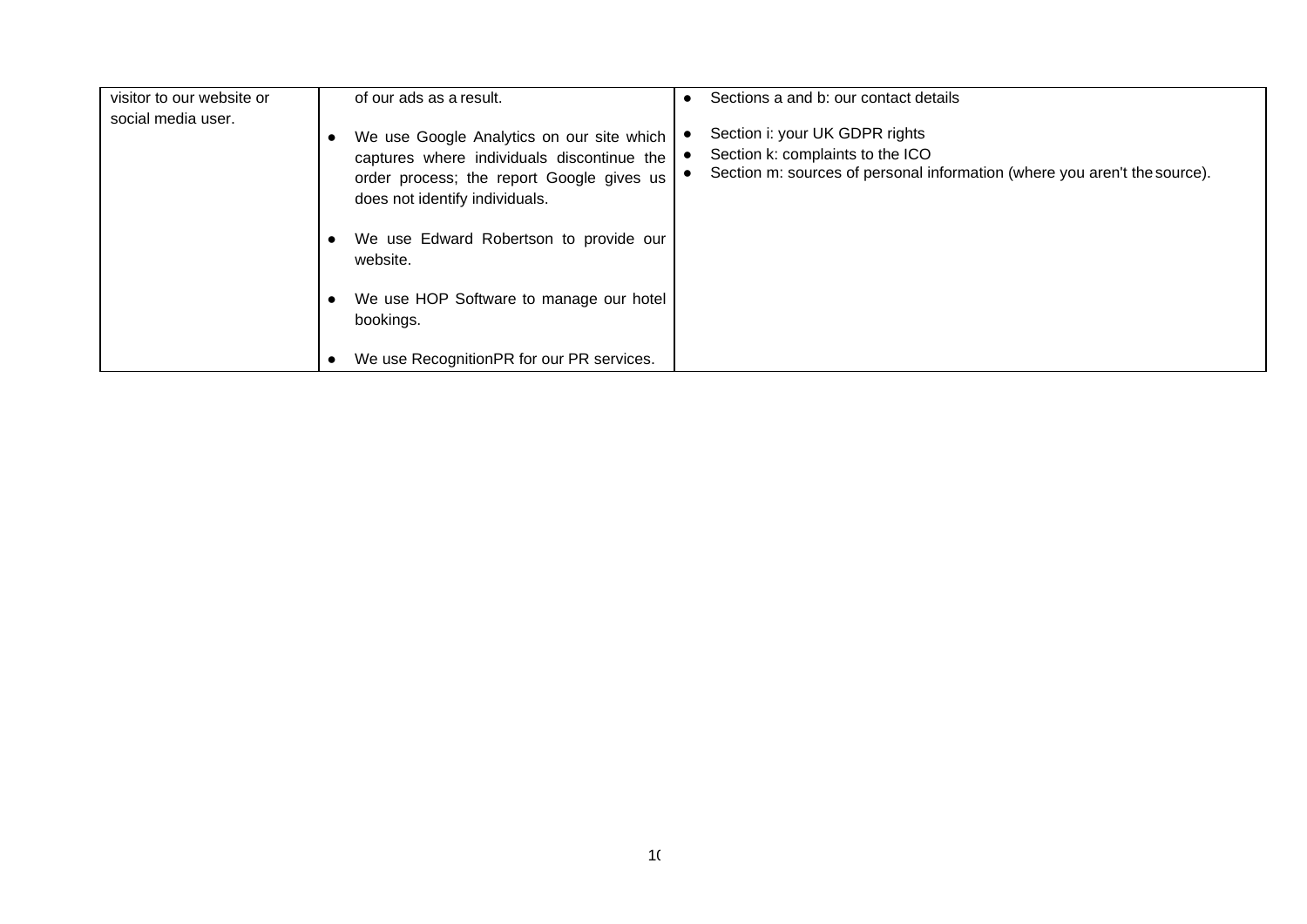# **2. Important information about your rights in relation to consent and to object to our use of your personal information**

Your rights in relation to consent: You may, at any time, withdraw your consent or explicit consent to us using your personal information or sensitive personal information as summarised below.

- To send you direct marketing based on your consent. This may be by email, phone or text. We track whether emails are opened and links clicked on. To withdraw consent, please use the opt-out option in the direct marketing. Members may also change their settings in the member portal.
- To hold and use your health data to provide you with health club membership and/or spa treatments. To withdraw consent, please contact us.
- To make reasonable adjustments, for persons with a disability. To withdraw consent, please contact us.
- To set and read cookies on your device. We will rely on the preferences you set in our cookie dashboard the first time you visit our website or your browser settings to indicate your consent to the use of cookies. To withdraw your consent, please use the cookie dashboard on our site or adjust your browser settings. Please see "Cookies and similar technologies" below for instructions.

#### Please see:

- section a in "Key information required by the UK GDPR" below for our contact details
- section c in "Key information required by the UK GDPR" below for further details of where we rely on your consent
- section *j* in "Key information required by the UK GDPR" below for further details of your right to withdraw consent, and
- "Cookies and similar technologies" below for information about cookies and similar technologies used on this site.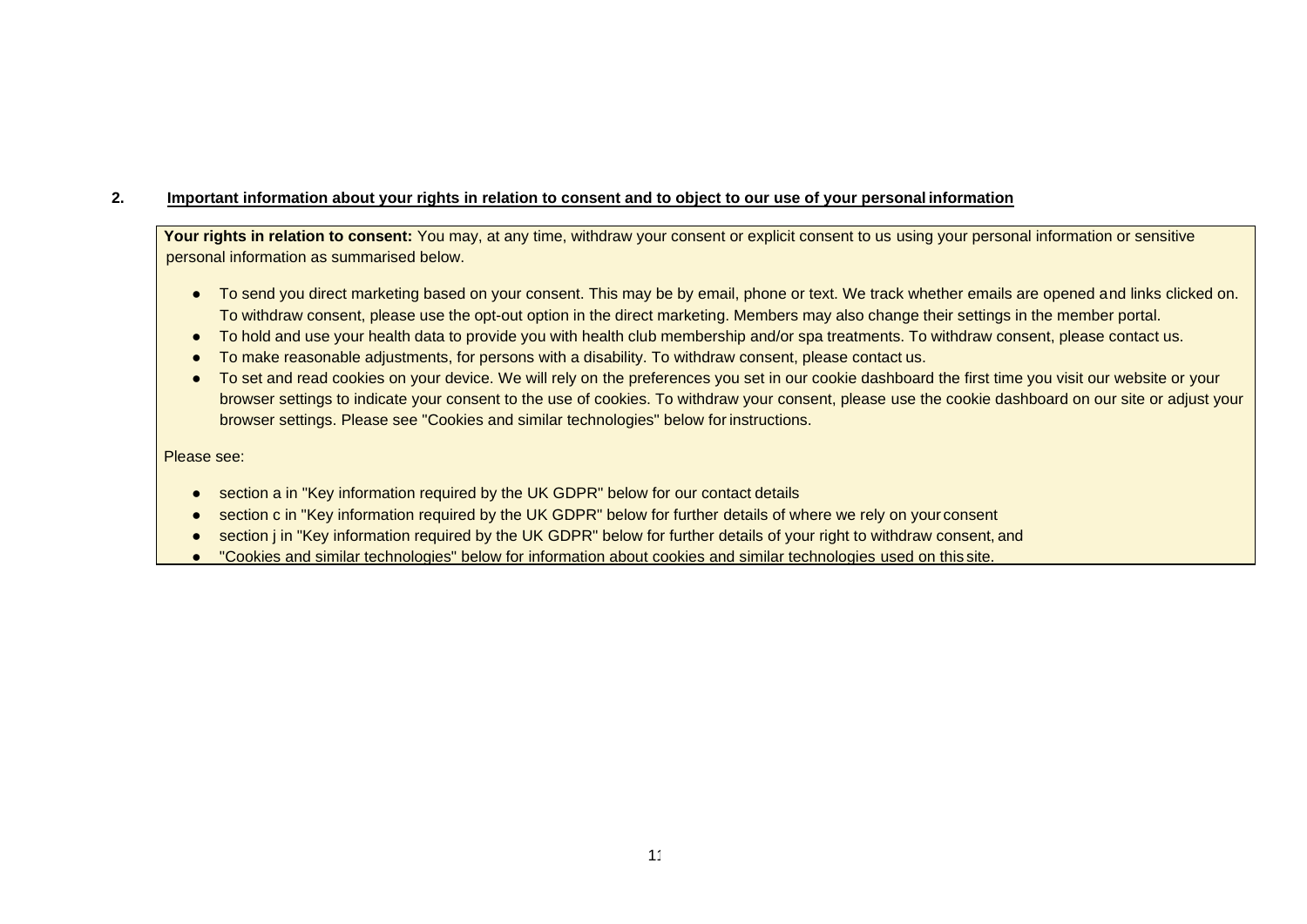Your right to object to our use of the "legitimate interests" basis for processing: You may, at any time, object to direct mail and our use of your personal information which is based on our own or others' legitimate interests, as summarised below.

#### Our own legitimate interests

- To operate and improve our business
- To manage relationships with customers
- To manage relationships with suppliers
- To detect and prevent fraud
- To send you direct mail if you are not registered with the Mail Preference Service and do not object
- To promote and advertise our products and services online
- For internal group administration, for example to enable members to benefit from the cross-usage policy across our healthclubs
- For network and information security
- To report possible criminal acts/threats to competent authorities.

## Others' legitimate interests

We operate CCTV at our clubs, spas, hotels and head office. We have entry systems to our clubs and we record calls to and from our call centres and the legal department. It is in the legitimate interests of anyone visiting our clubs, spas and hotels to have a secure and safe environment; of our callers to benefit from quality checks and to evidence calls made and received.

You may object to our use on that basis. To exercise your right, please contact us.

Please see:

- section a in "Key information required by the UK GDPR" below for our contact details
- section d in "Key information required by the UK GDPR" below for further details of our reliance on the legitimate interests basis for processing, and
- section i in "Key information required by the UK GDPR" below for further details of your right to object.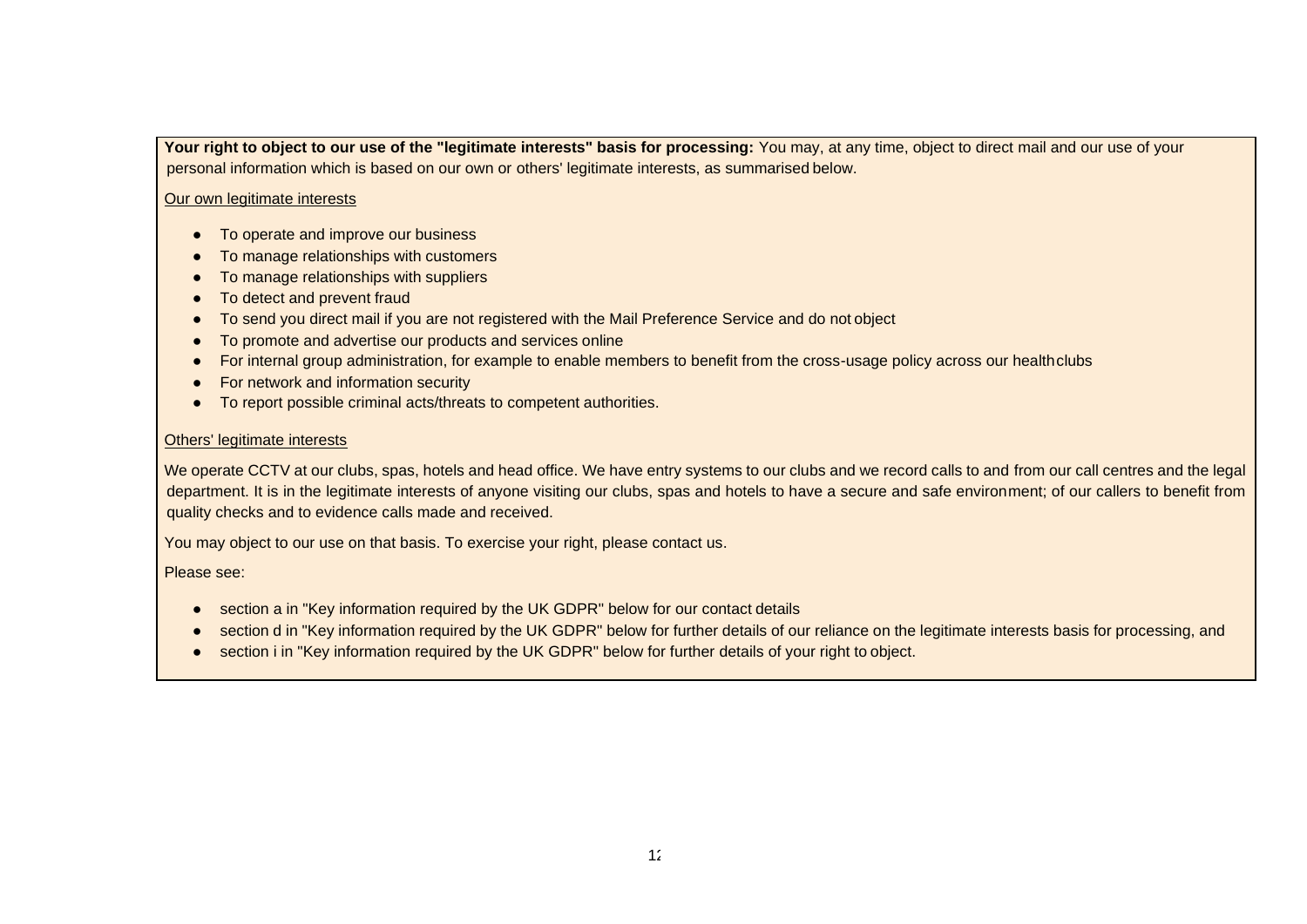# **3. Key information required by the UK GDPR**

| Here are important details about us and our use of your personal information. |  |
|-------------------------------------------------------------------------------|--|
|-------------------------------------------------------------------------------|--|

| <b>Requirement</b>                                                                                       | <b>Our details</b>                                                                                                                                                                                 |                                                                                  |                                                                   |  |
|----------------------------------------------------------------------------------------------------------|----------------------------------------------------------------------------------------------------------------------------------------------------------------------------------------------------|----------------------------------------------------------------------------------|-------------------------------------------------------------------|--|
| a. Our identity and contact details                                                                      | The Bannatyne Group Limited, company number 09618868, ICO ZA174260                                                                                                                                 |                                                                                  |                                                                   |  |
| Identity and contact details and, where applicable,                                                      |                                                                                                                                                                                                    | Bannatyne Fitness Ltd, company number 03287770, ICO Z8376772                     |                                                                   |  |
| of the representative                                                                                    | Bannatyne Fitness (2) Ltd, Company number 07674830, ICO ZA173884                                                                                                                                   |                                                                                  |                                                                   |  |
|                                                                                                          |                                                                                                                                                                                                    |                                                                                  |                                                                   |  |
|                                                                                                          |                                                                                                                                                                                                    | Bannatyne Hotels Limited, Company number 03271621, ICO ZA156876                  |                                                                   |  |
|                                                                                                          |                                                                                                                                                                                                    | Address: Power House, Haughton Road, Darlington, County Durham, England, DL1 1ST |                                                                   |  |
|                                                                                                          | Telephone: 01325 356677                                                                                                                                                                            |                                                                                  |                                                                   |  |
|                                                                                                          | Email: gdpr@bannatyne.co.uk                                                                                                                                                                        |                                                                                  |                                                                   |  |
|                                                                                                          | We are registered as a controller with the Information Commissioner. Our registration numbers are above.                                                                                           |                                                                                  |                                                                   |  |
|                                                                                                          | It would be very helpful if you would tell us exactly why you are contacting us. For example to exercise a right,<br>please put the name of the right in the subject line of the email. Thank you. |                                                                                  |                                                                   |  |
| b. Data protection officer and queries                                                                   | To contact our data protection officer, please use the following details:                                                                                                                          |                                                                                  |                                                                   |  |
|                                                                                                          | Email: gdpr@bannatyne.co.uk                                                                                                                                                                        |                                                                                  |                                                                   |  |
| Contact details of the data protection officer, where<br>applicable                                      | Telephone: 01325 356677                                                                                                                                                                            |                                                                                  |                                                                   |  |
|                                                                                                          |                                                                                                                                                                                                    |                                                                                  |                                                                   |  |
|                                                                                                          | Address: Power House, Haughton Road, Darlington, County Durham, England, DL1 1ST                                                                                                                   |                                                                                  |                                                                   |  |
| c. Purposes and legal basis                                                                              | Here is a summary of the purposes for which we use personal information and the legal bases for our use.                                                                                           |                                                                                  |                                                                   |  |
| The purposes of the use for which the personal<br>information is intended as well as the legal basis for | Our purposes                                                                                                                                                                                       | (all<br>Legal<br>basis<br>personal<br>information)                               | <b>Additional legal basis (sensitive</b><br>personal information) |  |
| the use                                                                                                  | To enable us to provide our health<br>club, spa and hotel                                                                                                                                          | Contract<br>$\bullet$<br>Legal obligation<br>$\bullet$                           | <b>Explicit consent</b>                                           |  |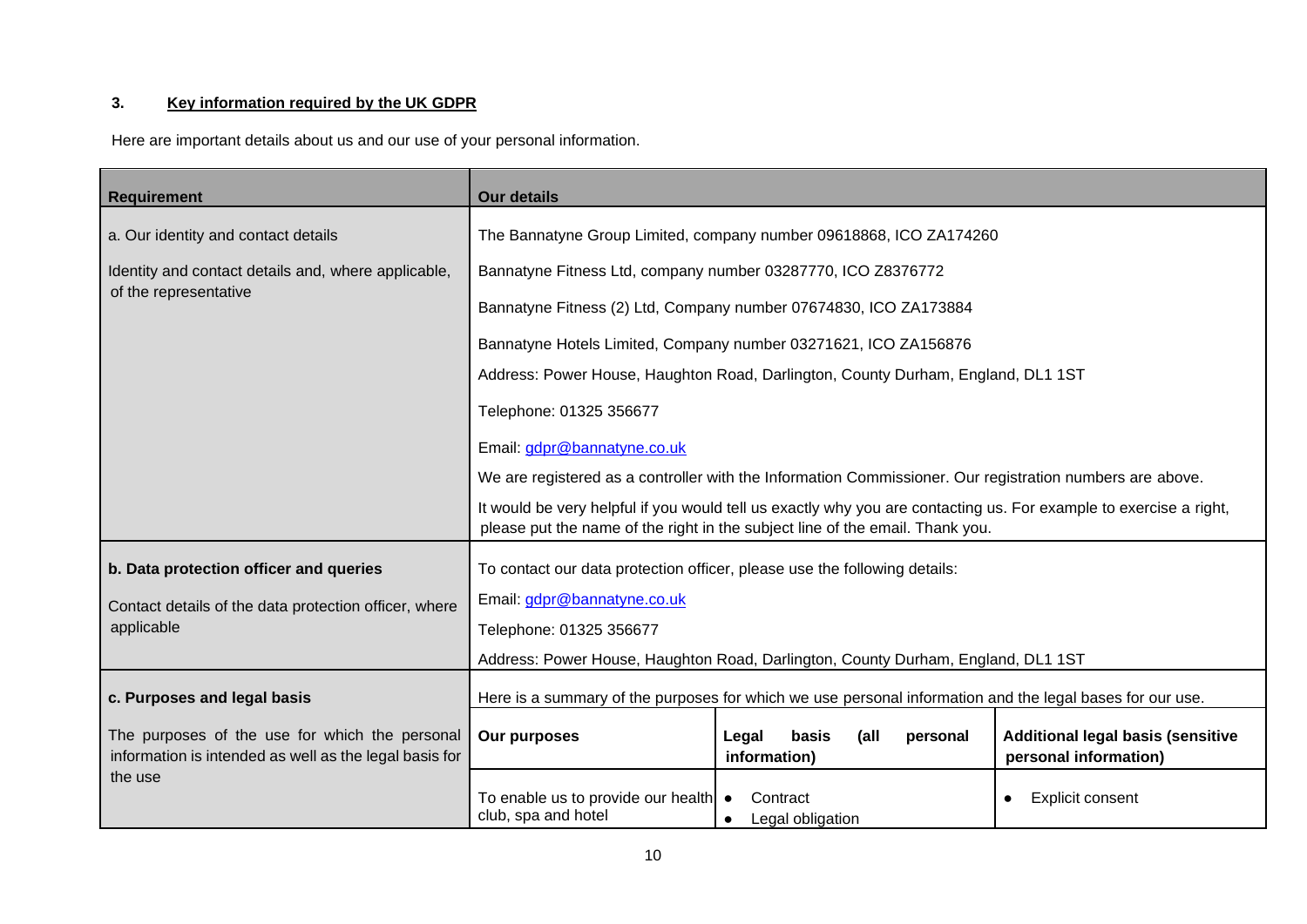| Here's a key to the second column:<br><b>Consent:</b> your consent to one or more specific<br>purposes<br><b>Contract:</b> entering into a contract with you or<br>performing a contract with you                       | services and sell our products to<br>our customers                                                                | Legitimate interests<br>$\bullet$                                                                                         | Prevention/detection of unlawful<br>acts<br>Regulatory requirements relating<br>to unlawful acts/ dishonesty etc.                       |
|-------------------------------------------------------------------------------------------------------------------------------------------------------------------------------------------------------------------------|-------------------------------------------------------------------------------------------------------------------|---------------------------------------------------------------------------------------------------------------------------|-----------------------------------------------------------------------------------------------------------------------------------------|
| Legal obligation: we're required by law to do this<br>Vital interests: to protect your own or another<br>individual's vital interests (e.g. life or death situation)                                                    | To support and manage job<br>applicants (where appropriate)                                                       | Consent<br>$\bullet$<br>Contract<br>$\bullet$<br>Legal obligation<br>$\bullet$<br>Vital interests<br>Legitimate interests | <b>Explicit consent</b><br>Employment, social security and<br>social protection law<br>Vital interests<br>Legal claims                  |
| Public task: we're required to do this because it's a<br>duty of ours as a public body; or it's required in the<br>public interest<br>Legitimate interests: we've identified this as a                                  |                                                                                                                   |                                                                                                                           | Equal opportunities<br>Prevention/detection of unlawful<br>acts<br>Health or social care<br>Public domain                               |
| legitimate interest of ours or a third party; we<br>consider that use of your personal information is<br>necessary to achieve that legitimate interest; and<br>we've balanced all that against your interests, rights   | To advertise and promote our<br>products/services<br>and<br>business                                              | Consent<br>$\bullet$<br>Legitimate interests                                                                              | Explicit consent<br>Public domain                                                                                                       |
| and freedoms<br>The third column gets a bit more technical. Where<br>we're dealing with sensitive personal information we<br>need not one legal basis but two, from a different list<br>(and the list is a lot longer). | To maintain our accounts and<br>records                                                                           | Contract<br>$\bullet$<br>Legal obligation<br>$\bullet$<br>Legitimate interests                                            | Legal claims<br>Prevention/detection of unlawful<br>acts<br>Regulatory requirements relating<br>to unlawful acts and dishonesty<br>etc. |
| The main ones are:<br>Explicit consent: your explicit consent to one or<br>more specific purposes                                                                                                                       | Advertising, marketing and public<br>relations by Bannatyne Fitness<br>Ltd for other Bannatyne group<br>companies | Consent<br>$\bullet$<br>Legitimate interests<br>$\bullet$                                                                 | N/A                                                                                                                                     |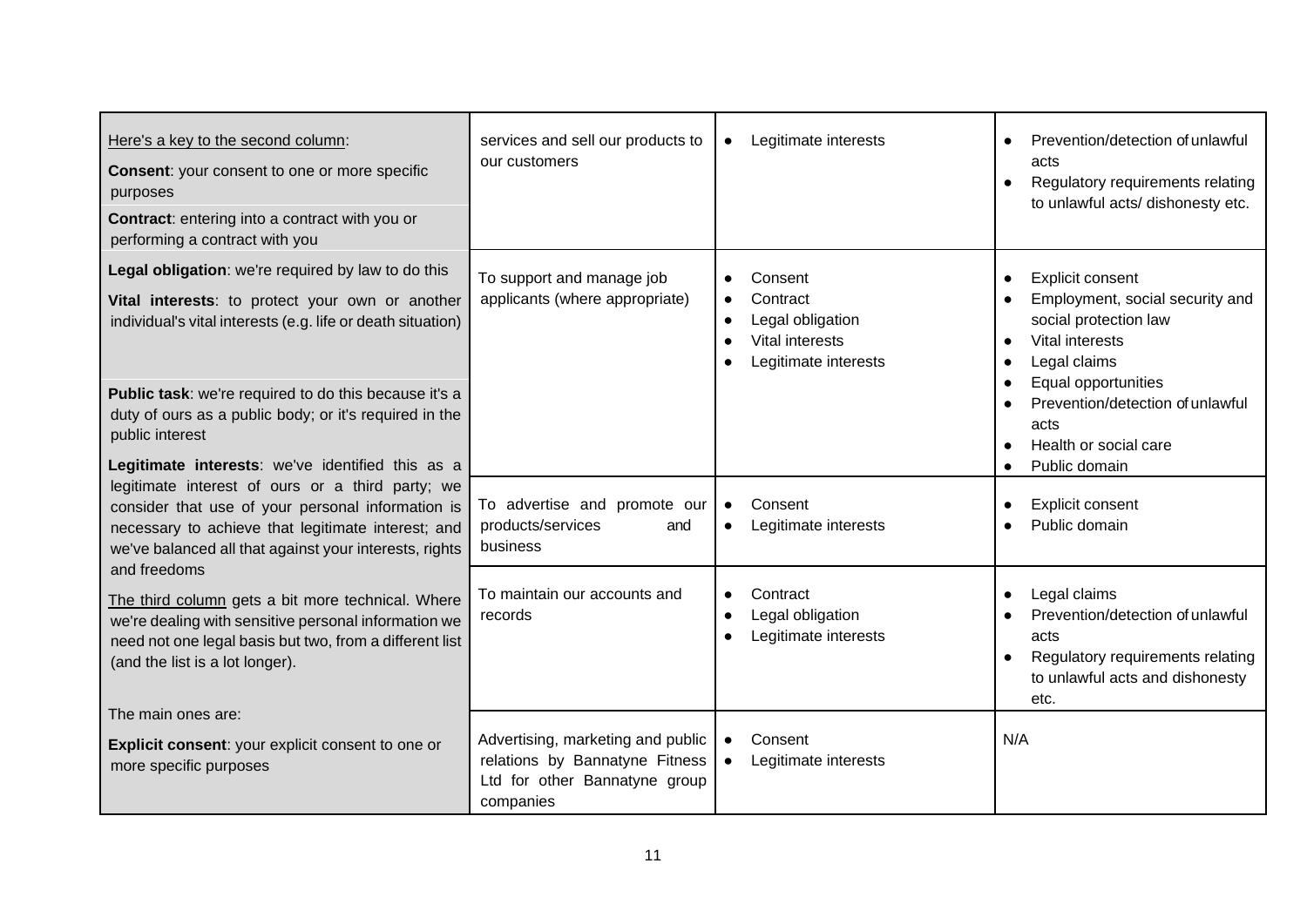| Legal claims: to establish, exercise or defend a<br>legal claim<br>Prevention/detection of unlawful acts: this is<br>where we must use personal information without<br>consent so as not to prejudice preventing or<br>detecting unlawful acts<br>Regulatory requirements relating to unlawful                                                                                                           | The use of CCTV systems to<br>monitor and collect visual images<br>for the purposes of health and<br>safety on the poolside of health<br>clubs, revenue protection and the<br>prevention and detection of<br>crime. | Legitimate interests                                                                                                                                                                                                                                                                             | Public domain<br>Prevention/detection of unlawful<br>acts<br>Regulatory requirements relating<br>$\bullet$<br>to unlawful acts/ dishonesty etc. |
|----------------------------------------------------------------------------------------------------------------------------------------------------------------------------------------------------------------------------------------------------------------------------------------------------------------------------------------------------------------------------------------------------------|---------------------------------------------------------------------------------------------------------------------------------------------------------------------------------------------------------------------|--------------------------------------------------------------------------------------------------------------------------------------------------------------------------------------------------------------------------------------------------------------------------------------------------|-------------------------------------------------------------------------------------------------------------------------------------------------|
| acts and dishonesty etc.: this is where we must<br>use personal information without consent to comply<br>with (or help someone else comply with) a<br>regulatory requirement that involves establishing if                                                                                                                                                                                               | To collect debts, deal with<br>disputes and bring and defend<br>legal claims                                                                                                                                        | Legitimate interests<br>$\bullet$                                                                                                                                                                                                                                                                | Legal claims<br>$\bullet$                                                                                                                       |
| someone has committed an unlawful act or is<br>dishonest etc.<br>Public domain: you've deliberately put your<br>sensitive personal information into the public<br>domain<br>Vital interests: that's the same as column 2 except<br>it has to be where the individual is incapable<br>(physically or legally) of giving consent.<br>You can find more details on the ICO website at<br>https://ico.org.uk | To analyse data and produce<br>reports for business planning and<br>management<br>The licensing in of personal<br>information of prospective club<br>members                                                        | Legitimate interests<br>$\bullet$<br>Consent<br>$\bullet$<br>Legitimate interests<br>$\bullet$                                                                                                                                                                                                   | N/A<br>$\bullet$<br>N/A<br>$\bullet$                                                                                                            |
| d. Legitimate interests<br>Where the use of information is based on the<br>legitimate interests<br>condition,<br>the<br>legitimate<br>interests pursued                                                                                                                                                                                                                                                  | Our legitimate interests<br>to produce reports for business planning and management<br>$\bullet$                                                                                                                    | To operate and improve our business, which includes providing our products and services and analysing data<br>Customer relationship management; this may include keeping your details on our membership, hotel or spa<br>databases, providing customer services and keeping accounts and records |                                                                                                                                                 |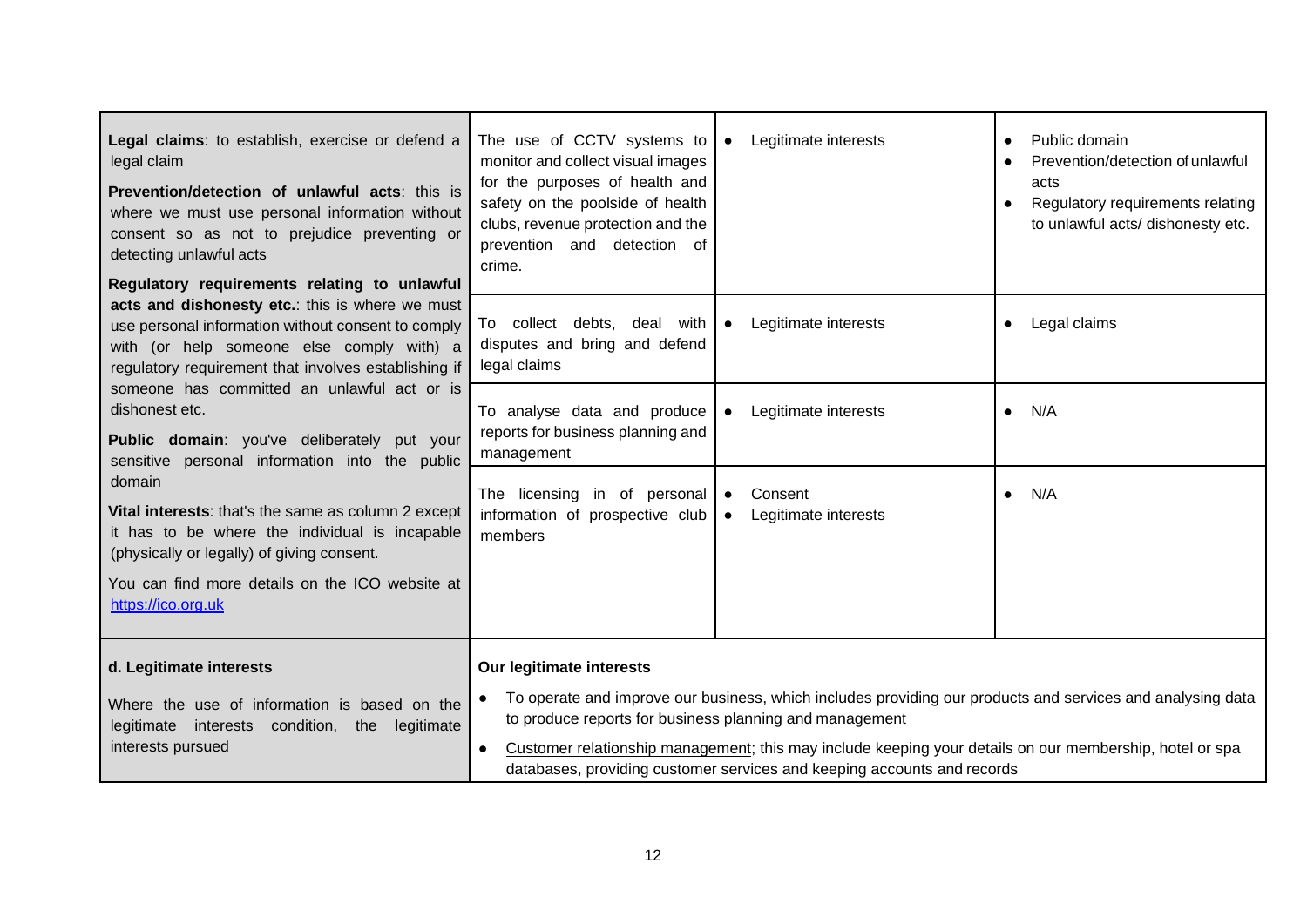|                                                                                                                                | Supplier relationship management; this will mainly be limited to keeping accounts and records but we also<br>use it where appropriate to improve services<br>Fraud detection and prevention: this may include the use of CCTV<br>Direct marketing: this may include direct mail if you are not registered with the Mail Preference Service and<br>do not object<br>Promotion and advertising: the online advertising of our products and services<br>Internal group administration: to enable members to benefit from the cross-usage policy across our health<br>clubs<br>Network and information security; for example we use a range of tools to secure and protect our network and<br>systems<br>Reporting possible criminal acts/threats to competent authorities, where applicable.<br><b>Others' legitimate interests</b><br>We operate CCTV at our clubs, spas, hotels and head office. We have entry systems to our clubs and we record<br>calls to and from our call centres and the legal department. It is in the legitimate interests of anyone visiting our<br>clubs, spas and hotels to have a secure and safe environment; of our callers to benefit from quality checks and to<br>evidence calls made and received. |  |
|--------------------------------------------------------------------------------------------------------------------------------|--------------------------------------------------------------------------------------------------------------------------------------------------------------------------------------------------------------------------------------------------------------------------------------------------------------------------------------------------------------------------------------------------------------------------------------------------------------------------------------------------------------------------------------------------------------------------------------------------------------------------------------------------------------------------------------------------------------------------------------------------------------------------------------------------------------------------------------------------------------------------------------------------------------------------------------------------------------------------------------------------------------------------------------------------------------------------------------------------------------------------------------------------------------------------------------------------------------------------------------|--|
| e. Personal information collected indirectly<br>- categories<br>The categories of personal information collected<br>indirectly | We collect the following categories of personal information indirectly (e.g. from third parties):<br>Customer contact details and possibly the relationship, e.g. if someone buys products, services, vouchers or<br>membership for you as a gift; this includes where a parent member registers a child member at a health club.<br>Marketing preferences, from BT and Sky who provide wifi in our health clubs and hotels<br>$\bullet$<br>Prospect name and contact details, to carry out prospect mailings.<br>$\bullet$<br>References for job applicants or suppliers, from referees.<br>Statistics, from Google Analytics.<br>Direct messages and other data about interactions with individuals, from the social media platforms we use,<br>Facebook, Twitter, Instagram and YouTube.                                                                                                                                                                                                                                                                                                                                                                                                                                          |  |
| f. Recipients                                                                                                                  | We may share your personal information with, as appropriate:                                                                                                                                                                                                                                                                                                                                                                                                                                                                                                                                                                                                                                                                                                                                                                                                                                                                                                                                                                                                                                                                                                                                                                         |  |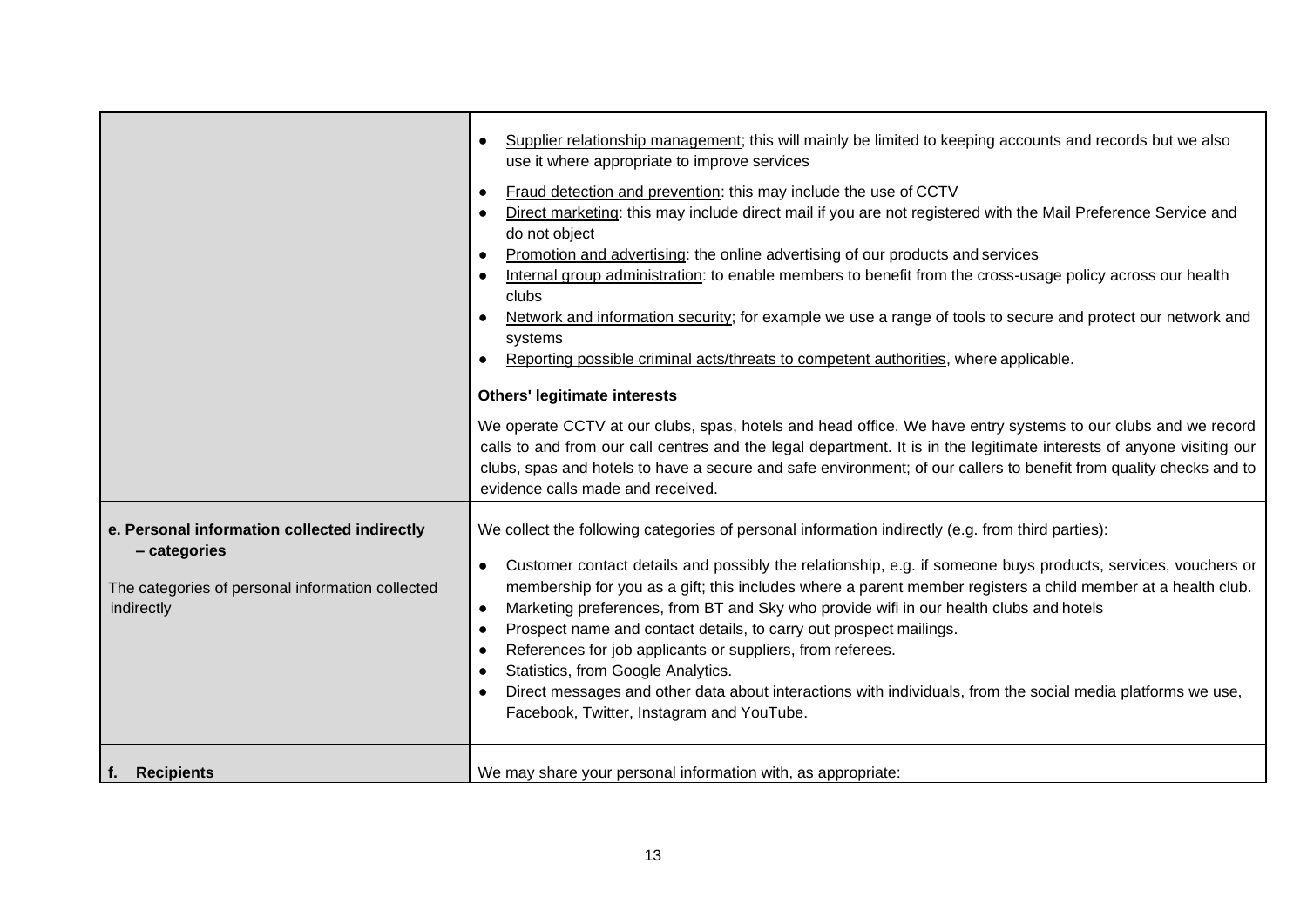| The recipients or categories of recipients of the<br>personal information, if any                                                                                                                                                                                                                                                                                                                                                                                                                                                                   | Self-employed (freelance) personal trainers, swimming instructors and class instructors who provide health<br>$\bullet$<br>club services for us<br>Our group companies (see section a above), where necessary to allow cross-usage of health clubs<br>$\bullet$<br>Payment processors (to process payments, we use Marketplace Merchant Solutions Ltd trading as Clover);<br>Clover requires us to give you notice of its privacy policy which sets out details of its use of your personal<br>information<br>A third party courier (for delivery of products ordered online)<br>$\bullet$<br>A marketing services provider, Text Global, for sending marketing emails and texts<br>$\bullet$<br>Our debt collection agents, if you owe us money<br>٠<br>Our health and safety advisers, if you have an accident.<br>٠<br>Our legal advisers, for legal advice and representation<br>$\bullet$<br>Processors, who process personal information on our behalf, such as our IT service providers. They will have<br>incidental access to your personal information but will be obliged to keep it confidential, act only on our<br>instructions, keep it secure, and help us with our data protection compliance where appropriate<br>Another business, in connection with a merger or acquisition with them.<br>We will not otherwise disclose your personal information to any third party unless required or permitted to do so<br>by law. |
|-----------------------------------------------------------------------------------------------------------------------------------------------------------------------------------------------------------------------------------------------------------------------------------------------------------------------------------------------------------------------------------------------------------------------------------------------------------------------------------------------------------------------------------------------------|---------------------------------------------------------------------------------------------------------------------------------------------------------------------------------------------------------------------------------------------------------------------------------------------------------------------------------------------------------------------------------------------------------------------------------------------------------------------------------------------------------------------------------------------------------------------------------------------------------------------------------------------------------------------------------------------------------------------------------------------------------------------------------------------------------------------------------------------------------------------------------------------------------------------------------------------------------------------------------------------------------------------------------------------------------------------------------------------------------------------------------------------------------------------------------------------------------------------------------------------------------------------------------------------------------------------------------------------------------------------------------------------------------------------------------------------|
| g. Transfers outside of the UK<br>Where applicable, the fact that personal information<br>is to be transferred to a third country or international<br>organisation and the existence or absence of<br>relevant UK adequacy regulations, or in the case of<br>transfers subject to appropriate safeguards or non-<br>repetitive, limited transfers based on compelling<br>legitimate interests, reference to the appropriate or<br>suitable safeguards and the means by which to<br>obtain a copy of them or where they have been<br>made available. | Our transfers<br>We operate in the UK and do not need to transfer any personal information to third countries or international<br>organisations.<br>However some of our providers may transfer personal information to third countries in order to provide support or<br>because they host personal information in a third country. For example:<br>We use Google apps, provided by Google, Inc.<br>Ndevor Systems Limited t/a Phorest (an Irish company) who provides our spa booking system/app stores<br>data in Amazon Web Services (AWS).<br>MyZone who transfer marketing consents to the US<br>BT wifi who transfer marketing consents outside of the UK and EU. Sky wifi who transfer marketing consents<br>to the US.<br>Edward Robertson, our website provider may transfer your personal information outside the UK.                                                                                                                                                                                                                                                                                                                                                                                                                                                                                                                                                                                                             |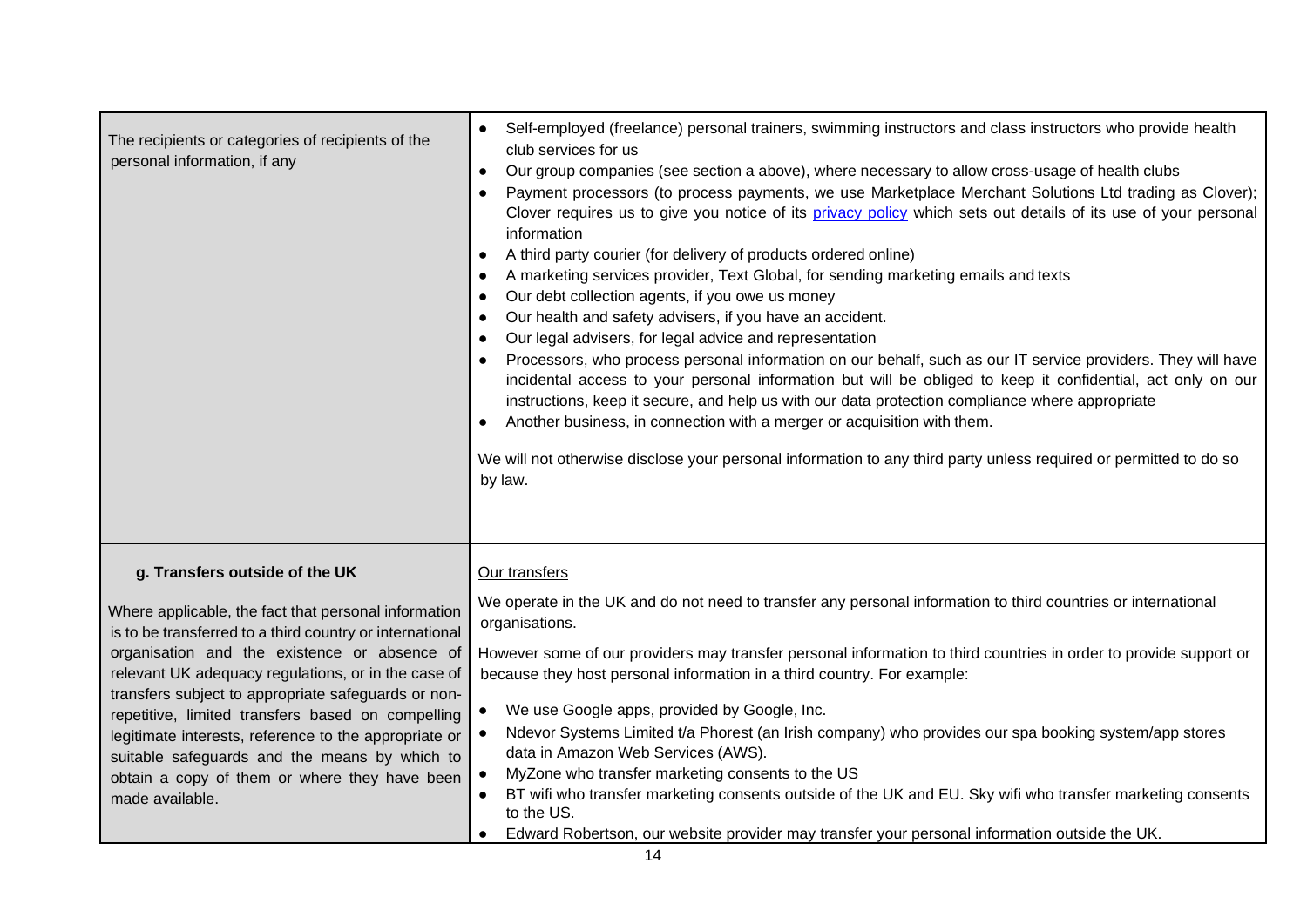|  | HOP Software, our hotel booking management provider may transfer your personal information outside the<br>Peak AI, our marketing campaign provider may transfer your personal information outside the EEA.<br>Inspired Rewards, our member benefit provider, may transfer your personal information outside the EEA. |
|--|----------------------------------------------------------------------------------------------------------------------------------------------------------------------------------------------------------------------------------------------------------------------------------------------------------------------|
|  |                                                                                                                                                                                                                                                                                                                      |
|  |                                                                                                                                                                                                                                                                                                                      |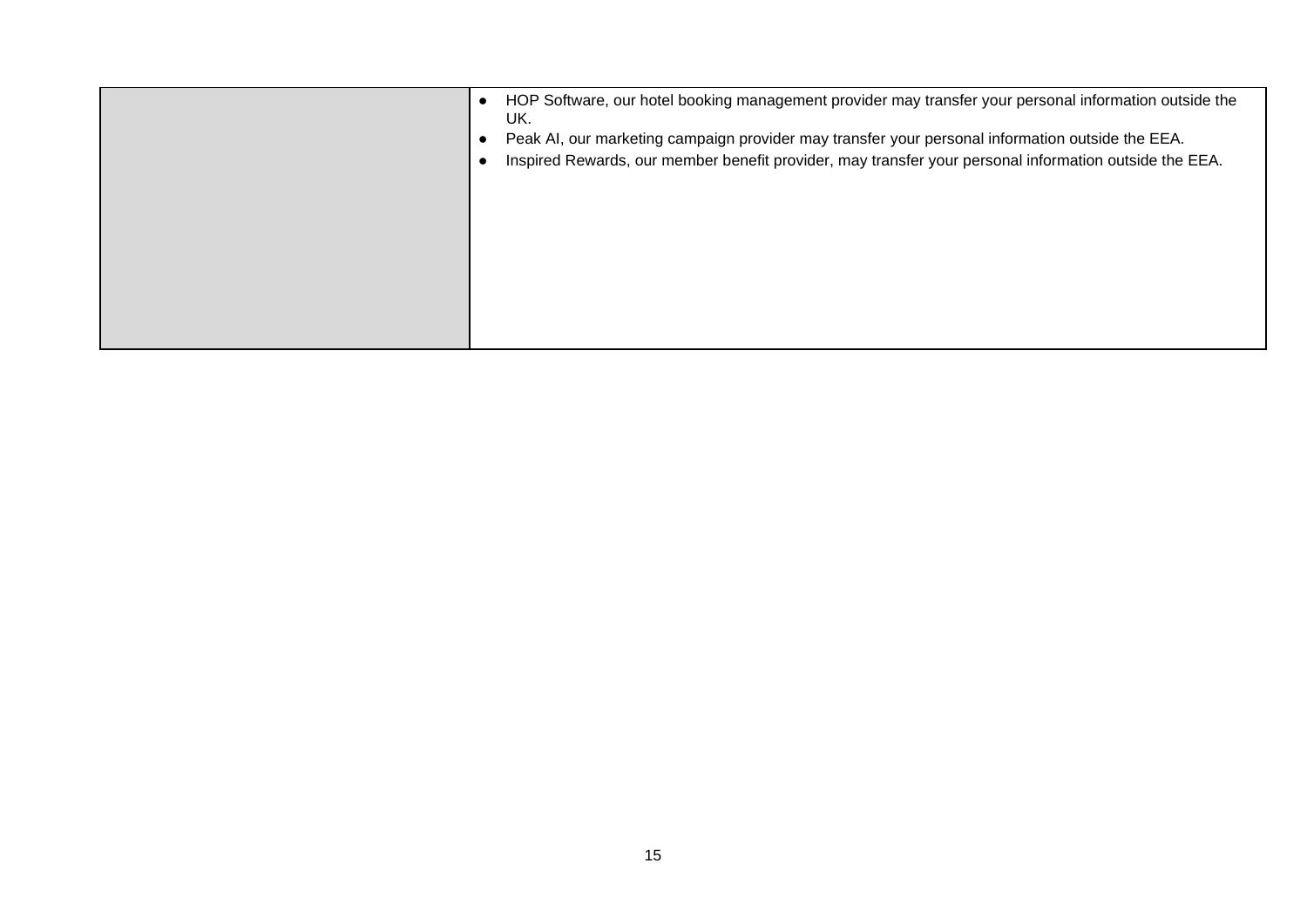|                                                                                                                                                                 | Ireland's laws are considered essentially equivalent to the UK's under relevant UK adequacy regulations. Both<br>Google, Inc. and AWS's transfers are made under standard data protection clauses. BT wifi's privacy and cookies<br>notice, Sky wifi's privacy and cookies notice and MyZone's privacy policy set out the bases on which they transfer<br>personal data.<br>Further information about transfer options and explanation of technical terms<br>Here is a short explanation of the options for transferring personal information to third countries or international<br>organisations.<br>First, transfers based on UK adequacy regulations, made by the Secretary of State. It is an assessment of another<br>country's level of protection based on the following: (a) rule of law and other legal considerations (b) existence and<br>functioning of an independent supervisory authority and (c) international commitments<br>and |
|-----------------------------------------------------------------------------------------------------------------------------------------------------------------|----------------------------------------------------------------------------------------------------------------------------------------------------------------------------------------------------------------------------------------------------------------------------------------------------------------------------------------------------------------------------------------------------------------------------------------------------------------------------------------------------------------------------------------------------------------------------------------------------------------------------------------------------------------------------------------------------------------------------------------------------------------------------------------------------------------------------------------------------------------------------------------------------------------------------------------------------|
|                                                                                                                                                                 | obligations/participation.<br>Secondly "appropriate safeguards" which may take several forms, including:<br>standard data protection clauses specified in UK regulations<br>standard data protection clauses specified in a document issued (and not withdrawn) by the Information<br>Commissioner under UK data protection law<br>other contract clauses that have been authorized by the Information Commissioner<br>"binding corporate rules" which apply to a group of companies or enterprises engaged in a joint economic<br>activity<br>an approved code of conduct or approved certification mechanism, which binds the organisation in the<br>third country and can be enforced.                                                                                                                                                                                                                                                          |
|                                                                                                                                                                 | Thirdly, "derogations" such as consent or contact performance, which can only be used in the absence of an<br>adequacy decision or appropriate safeguards. Please note that the absence of adequacy regulations and<br>appropriate safeguards creates possible risks for individuals. In the UK individuals have certain rights and<br>remedies if the use of their personal information is unlawful. Individuals may not have the same rights and<br>remedies if their personal information is used in a third country or by an international organisation.                                                                                                                                                                                                                                                                                                                                                                                       |
| h. Storage period<br>The period for which the personal information will be<br>stored, or if that is not possible, the criteria used to<br>determine that period | The period for which we will store personal information is based on our need to fulfil our legitimate business needs,<br>comply with applicable law, resolve disputes, and enforce our agreements. Our storage periods are:<br>CCTV is retained for up to 30 days in the health clubs and 30 days in the hotels and at head office.<br>Exercise cards of health club members are stored until the member leaves.<br>Unsuccessful job applicants' details are destroyed after 6 months                                                                                                                                                                                                                                                                                                                                                                                                                                                              |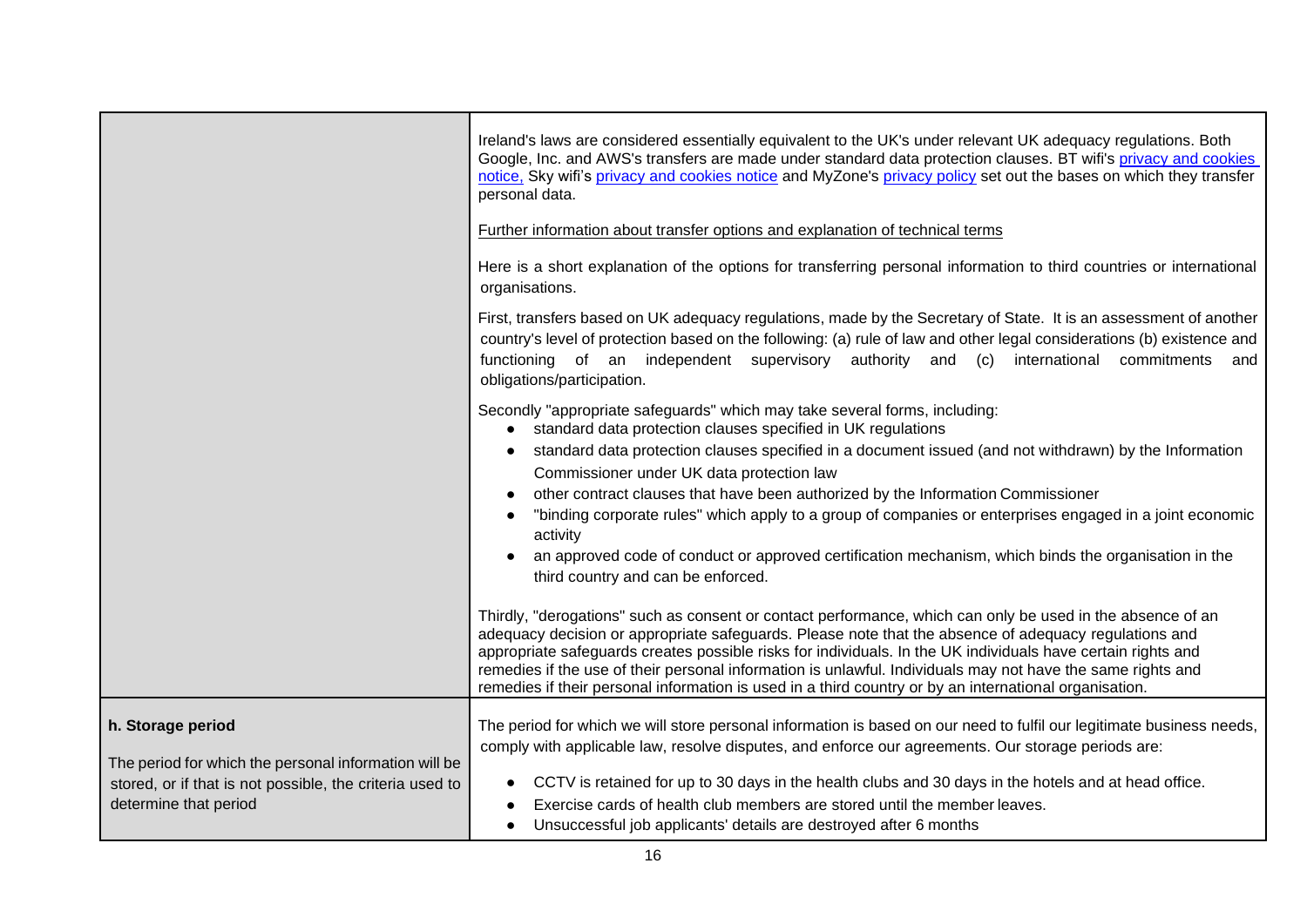|                                                                                                                                                                                                                                            | The cookies placed on your device will be readable by our site until they expire or you clear them or<br>dispose of your device. Please see part 4, Cookies and similar technologies for further details.<br>Other personal information is stored for a maximum of 6 years after the end of the relationship with the<br>individual.<br>This is normally based on the "limitation period", the period of time that a legal claim can be brought. For a breach<br>of contract, the limitation period is 6 years, so we may retain your details for up to 6 years after the end of the<br>contract.                                                                                                                                                                                                                                                                                                                                                                                                                                                                                                                                   |
|--------------------------------------------------------------------------------------------------------------------------------------------------------------------------------------------------------------------------------------------|-------------------------------------------------------------------------------------------------------------------------------------------------------------------------------------------------------------------------------------------------------------------------------------------------------------------------------------------------------------------------------------------------------------------------------------------------------------------------------------------------------------------------------------------------------------------------------------------------------------------------------------------------------------------------------------------------------------------------------------------------------------------------------------------------------------------------------------------------------------------------------------------------------------------------------------------------------------------------------------------------------------------------------------------------------------------------------------------------------------------------------------|
| Individual rights                                                                                                                                                                                                                          | You have rights to make a request to us:                                                                                                                                                                                                                                                                                                                                                                                                                                                                                                                                                                                                                                                                                                                                                                                                                                                                                                                                                                                                                                                                                            |
| The existence of the right to request access to and<br>rectification or erasure of personal information or<br>restriction of use concerning the individual or to<br>object to use as well as the right to data portability                 | for access to your personal information<br>$\bullet$<br>for rectification or erasure of your personal information<br>$\bullet$<br>for restriction of processing concerning you<br>$\bullet$<br>to object to our processing which is based on legitimate interests<br>$\bullet$<br>to object to direct marketing<br>$\bullet$<br>to object to archiving in the public interest, research and statistics<br>$\bullet$<br>to port (transfer) personal information you have provided to us, either to you or to another provider.<br>$\bullet$<br>These rights are more complicated than the simple summary above. To find out more about them, please visit the<br>Information Commissioner's website. To exercise your rights, please contact our data protection officer or ask us<br>for a form. Our contact details are in the "Identity and contact details" section a above, and "Data protection officer"<br>section b above.<br>Please make it clear which right(s) you want to exercise, for example by putting "right to object" in the subject line<br>of the email if you wish to exercise the right to object. Thank you. |
| <b>Withdrawal of consent</b>                                                                                                                                                                                                               | You have a right to withdraw any consent you give us at any time.                                                                                                                                                                                                                                                                                                                                                                                                                                                                                                                                                                                                                                                                                                                                                                                                                                                                                                                                                                                                                                                                   |
| Where the use is based on consent (for ordinary or<br>sensitive personal information), the existence of the<br>right to withdraw consent at any time, without<br>affecting the lawfulness of use based on consent<br>before its withdrawal | This will not affect the legality of our consent-based use before you withdrew consent.<br>If you withdraw your explicit consent to us holding your health data, we may not be able to provide you with our<br>health club or spa treatments unless another legal basis applies.<br>You can unsubscribe from email updates at any time by using the opt-out in the email, or by replying STOP to<br>text marketing messages. Members can update their account settings in the member portal.                                                                                                                                                                                                                                                                                                                                                                                                                                                                                                                                                                                                                                        |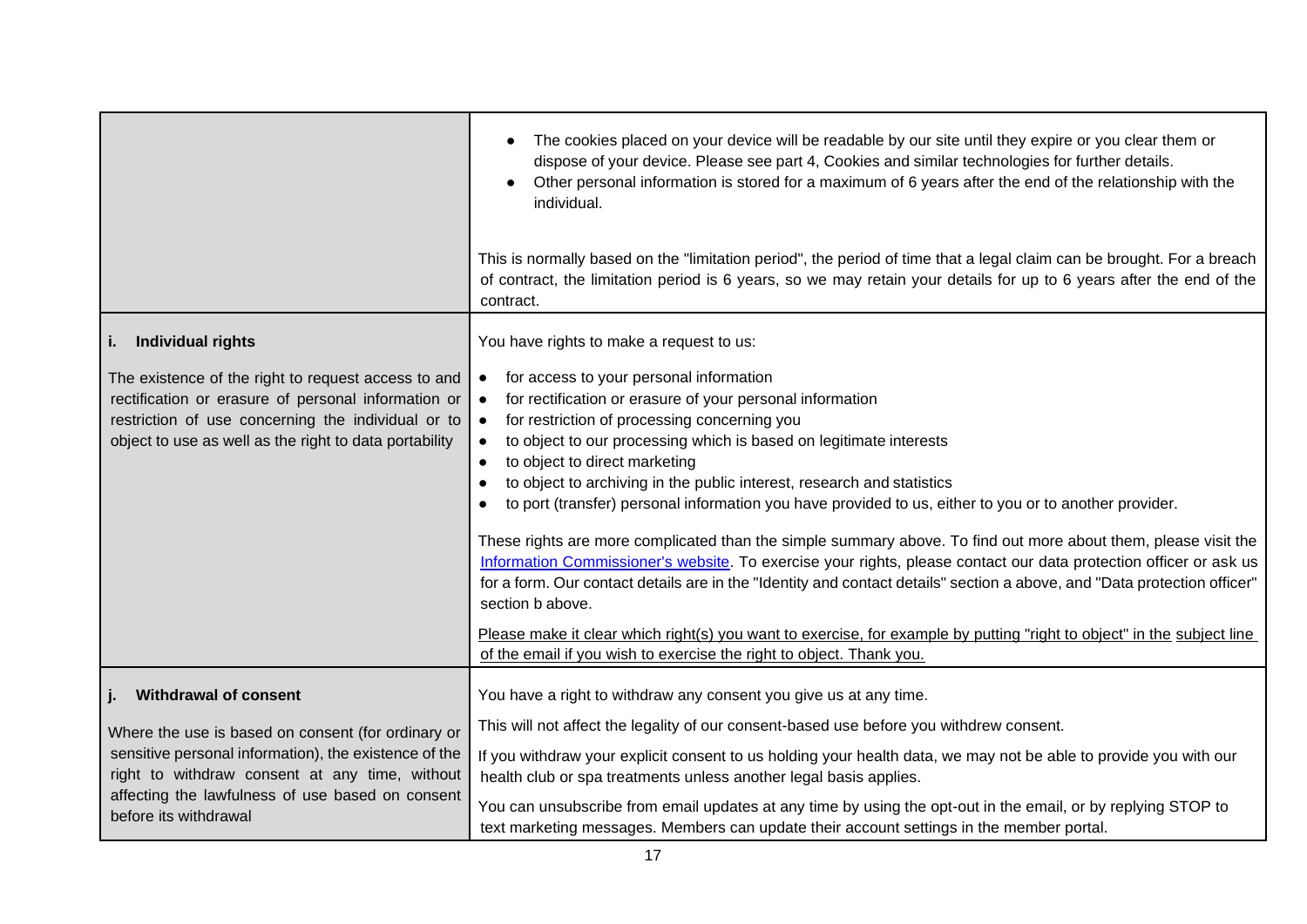|                                                                                                                                                                                                                                                                                                                                                                                               | To withdraw consent to cookies, please use the website cookie dashboard or adjust your browser settings<br>(please see part 4, Cookies and similar technologies below for further details).<br>To exercise your right to withdraw in any other case, please contact us. Our contact details are in the "Identity and<br>contact details" section a above, and "Data protection officer" section b above.<br>Please make it clear you want to exercise this right, for example by putting "Withdrawal of consent" in the subject<br>line of the email. Thank you.                                                                                                                                                                                                                                                                                                                                                    |
|-----------------------------------------------------------------------------------------------------------------------------------------------------------------------------------------------------------------------------------------------------------------------------------------------------------------------------------------------------------------------------------------------|---------------------------------------------------------------------------------------------------------------------------------------------------------------------------------------------------------------------------------------------------------------------------------------------------------------------------------------------------------------------------------------------------------------------------------------------------------------------------------------------------------------------------------------------------------------------------------------------------------------------------------------------------------------------------------------------------------------------------------------------------------------------------------------------------------------------------------------------------------------------------------------------------------------------|
| k. Complaints<br>The right to lodge a complaint with a supervisory<br>authority                                                                                                                                                                                                                                                                                                               | You have a right to complain to the Information Commissioner, whose contact details are:<br>Information Commissioner's Office<br><b>Wycliffe House</b><br><b>Water Lane</b><br>Wilmslow<br>Cheshire SK9<br>5AF<br>England<br>Telephone: 0303 123 1113.<br>Website: https://ico.org.uk/global/contact-us/, including a live chat and web forms.                                                                                                                                                                                                                                                                                                                                                                                                                                                                                                                                                                      |
| I. Information collected directly - legal or<br>contract requirement<br>Whether the provision of personal information is a<br>statutory or contractual requirement, or a<br>requirement necessary to enter into a contract, as<br>well as whether the individual is obliged to provide<br>the personal information and of the possible<br>consequences of failure to provide that information | If you are a customer, supplier, consultant, job applicant or interested person, we'll normally need your personal<br>details (name and contact details) to provide products and services, receive products and services, process your<br>application or answer your query or complaint.<br>For suppliers and job applicants, we may also need your financial details (e.g. bank details and VAT number where<br>applicable) so we can pay you.<br>For customers using our health club, it is a contract requirement that you provide your bank details to set up a direct<br>debit. We will not provide our services without these details.<br>When using our health clubs, we ask you to complete a pre-exercise questionnaire and provide other health-related<br>data. We may, if we consider it in your best interests, refuse access to all or some gym equipment if you fail to<br>provide that information. |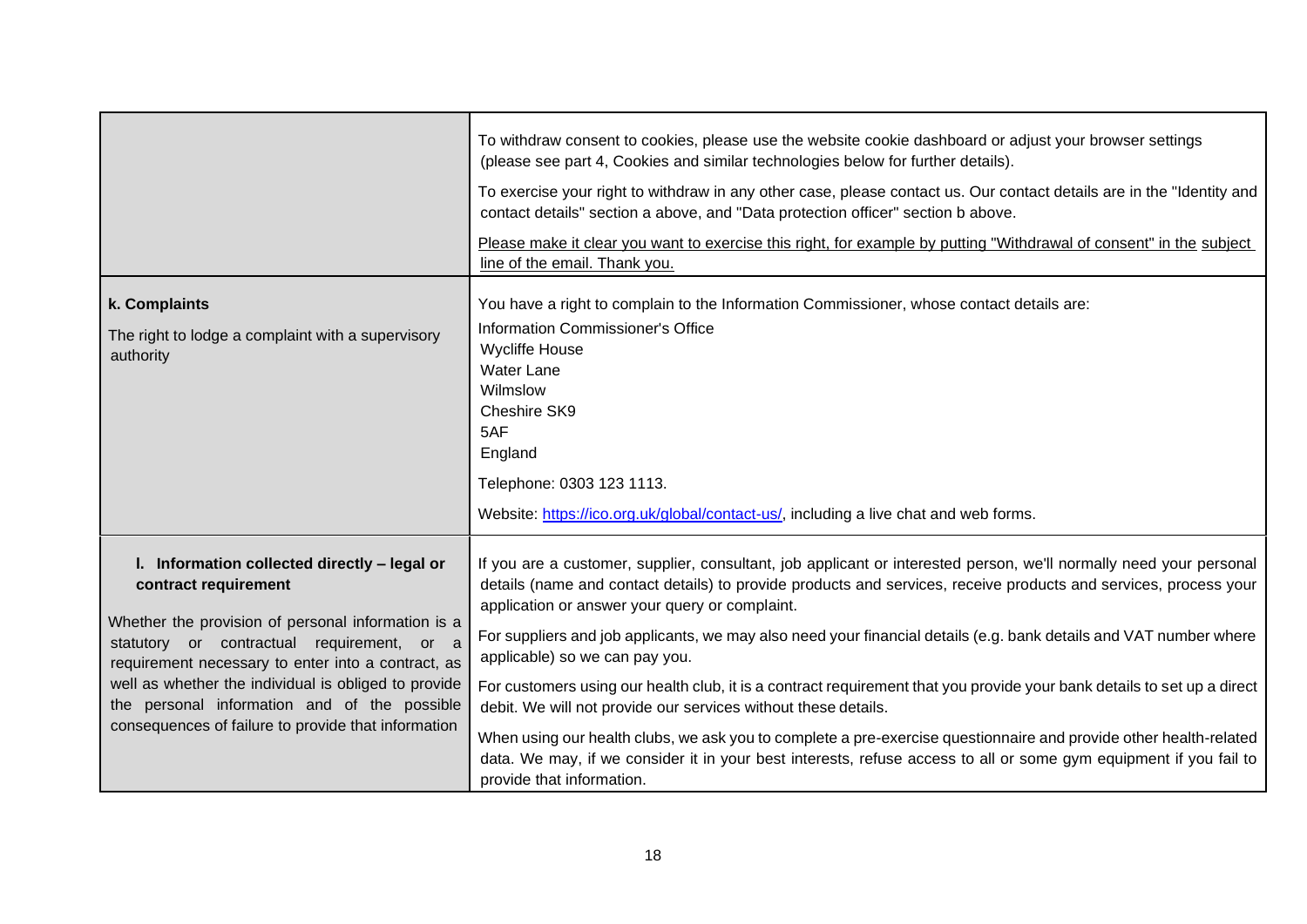|                                                                                                                                                                                                                                                                                                                                                                                                                                                                                                                                                                                               | When booking for a spa treatment, we ask you to complete a spa treatment questionnaire. We may, if we consider<br>it in your best interests, refuse access to our spa or certain treatments if you fail to provide that information.<br>When buying a product online, it is a contract requirement that you provide your contact details, the address to<br>which any product should be delivered, and other mandatory information in the order process.                                                                                                                                                                                                                                                                                                                                                                                      |
|-----------------------------------------------------------------------------------------------------------------------------------------------------------------------------------------------------------------------------------------------------------------------------------------------------------------------------------------------------------------------------------------------------------------------------------------------------------------------------------------------------------------------------------------------------------------------------------------------|-----------------------------------------------------------------------------------------------------------------------------------------------------------------------------------------------------------------------------------------------------------------------------------------------------------------------------------------------------------------------------------------------------------------------------------------------------------------------------------------------------------------------------------------------------------------------------------------------------------------------------------------------------------------------------------------------------------------------------------------------------------------------------------------------------------------------------------------------|
| m. Sources of personal information collected<br>indirectly<br>The source of the personal information and if<br>applicable, whether it came from publicly accessible<br>sources                                                                                                                                                                                                                                                                                                                                                                                                                | The sources of the personal information we collect indirectly are listed below.<br>If someone buys products, services, vouchers or membership for you as a gift, we will receive your personal<br>$\bullet$<br>information from them; this includes where a parent member registers a child member at a health club<br>BT, who provides us with marketing preferences collected on registration for our wifi<br>$\bullet$<br>Referees, who may provide references for job applicants or suppliers<br>$\bullet$<br>Google Analytics, who provides us with statistics about our site, including where visitors discontinue the order<br>$\bullet$<br>process. Please see Google's privacy site and privacy policy for further details.<br>Facebook, Instagram and Twitter, who enable us to advertise to users of their platforms.<br>$\bullet$ |
| n. Automated decision-making<br>The existence of automated decision-making,<br>including profiling. This means a decision based<br>solely on automated profiling which produces legal<br>effects concerning the individual, and which must<br>not be based on special categories of (i.e. sensitive)<br>personal information without explicit consent or<br>substantial public interest, with safeguards.<br>Meaningful information about the logic involved, as<br>well as the significance and the envisaged<br>consequences of the processing for the individual<br>must also be provided. | We do not conduct automated decision-making. All such decisions about you will be made by humans.                                                                                                                                                                                                                                                                                                                                                                                                                                                                                                                                                                                                                                                                                                                                             |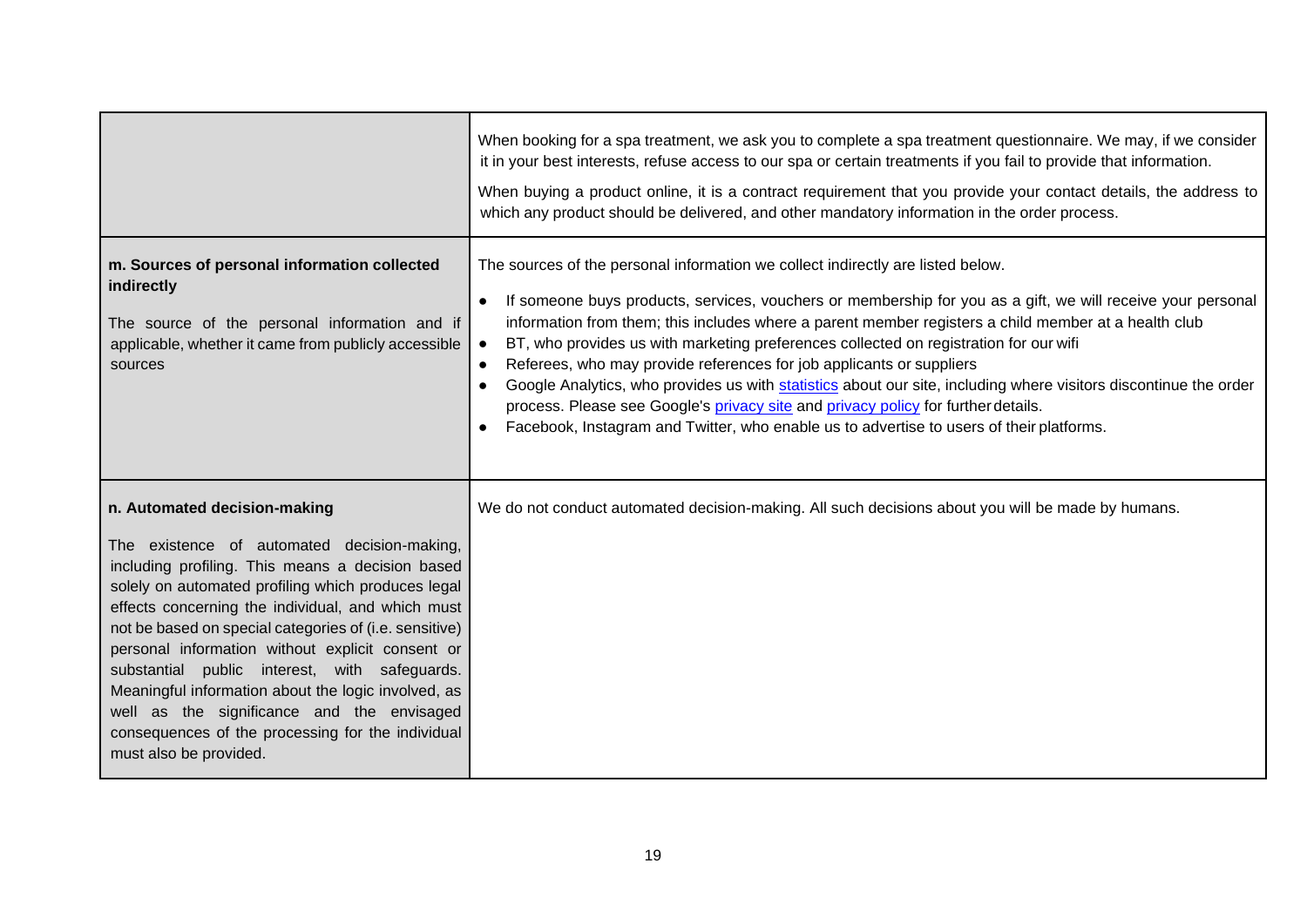## **4. Cookies and similar technologies**

#### 4.1. Introduction

A cookie is a file containing a small amount of information that a website places on your device. Similar technologies include:

- Local shared objects (Flash cookies) data that websites which use Adobe Flash store on your device
- Local storage (session storage and database storage) a type of file placed on your device that can hold data, often related to video or audio content
- Pixels (also known as clear gifs, web beacons or web bugs) are code used on a web page or in an email notification. They are used to learn whether you've interacted with certain web or email content. This helps to measure and improve services and personalise your experience.
- Location-aware browsing to ask where you are located so we can show you more relevant information

We use cookies and similar technologies to help us understand how people interact with our website. That means we can make improvements and develop the website in an informed way for our website visitors and members. It helps us improve your overall experience.

We use cookies which are essential to your use of the site (e.g. to shop); performance cookies (Google analytics) to collect site statistics; and functionality cookies to provide services such as the hotel table reservation feature and the wedding availability checker. Google may use targeting cookies for its own advertising purposes in conjunction with the hotel table reservation tool.

#### 4.2. What cookies do we use?

| We use these types of cookie                                                 | for these purposes                                                                            |
|------------------------------------------------------------------------------|-----------------------------------------------------------------------------------------------|
|                                                                              |                                                                                               |
| Strictly necessary cookies. These cookies are generally used to store a      | To guard against cross-site forgery requests, remember previous actions (e.g. entered text)   |
| unique identifier to manage and identify you as unique to other users        | when navigating back to a page in the same session, managing logins and other security        |
| currently viewing the website, in order to provide you with a consistent and | features, and to route visitors to specific versions of a site and to remember items put into |
| accurate service.                                                            | an online shopping basket.                                                                    |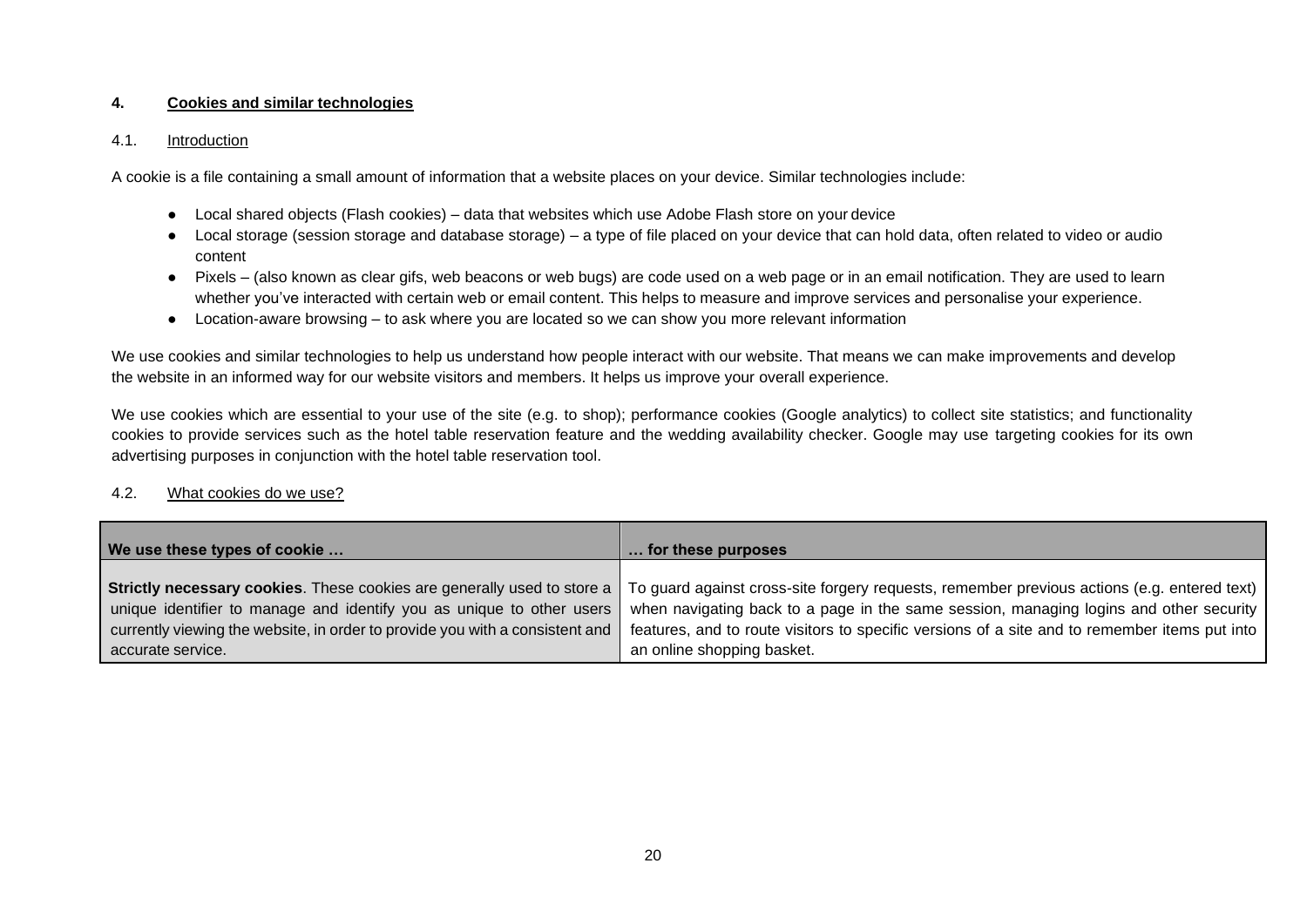| Performance cookies. These cookies are used for performance and to<br>improve the website.                                                                                                                                                                                                                                                                                                                                       | For web analytics (we use Google Analytics – see how Google uses your data here:<br>www.google.com/policies/privacy/partners), ad response rates, affiliate tracking, error<br>management and testing designs.                                                                                                                                                                    |
|----------------------------------------------------------------------------------------------------------------------------------------------------------------------------------------------------------------------------------------------------------------------------------------------------------------------------------------------------------------------------------------------------------------------------------|-----------------------------------------------------------------------------------------------------------------------------------------------------------------------------------------------------------------------------------------------------------------------------------------------------------------------------------------------------------------------------------|
| <b>Functionality cookies.</b> These cookies will typically be the result of<br>something you do, but might also be implemented in the delivery of a<br>service not explicitly requested but offered to you. They can also be used<br>to prevent you being offered a service again that had previously been<br>offered to you and rejected.                                                                                       | To remember settings such as layout, font, preferences, colours; to remember a choice such<br>as not to be asked again to complete a questionnaire; to provide information to allow an<br>optional service such as to fulfil a request from you to submit a comment.                                                                                                              |
| Targeting or advertising cookies. These cookies contain a unique key<br>that is able to distinguish individual users' browsing habits or store a code<br>that can be translated into a set of browsing habits or preferences using<br>information stored elsewhere. Cookies may also be used to limit the<br>number times a user sees a particular ad on a website and to measure the<br>effectiveness of a particular campaign. | With similar technologies, for online advertising. We use Facebook, LinkedIn, Twitter,<br>Google's DoubleClick and YouTube to promote our services and products and serve internet<br>ads.<br>We also use certain information to:<br>Identify new visitors to our website<br>Recognise returning visitors<br>Analyse the effectiveness of our advertisements and email campaigns. |

## 4.3. How to see individual cookies and withdraw consent to cookies and similar technologies

#### 4.3.1. Cookies

Cookies change and their names and descriptions are not very user-friendly for most people, so we haven't listed them individually. If you want to see the cookies currently used on our website, they should be visible through your browser. (Please see below for instructions.)

To give or withdraw consent to cookies, please use the cookie dashboard on our website or adjust your browser settings.

There are different browsers and manufacturers upgrade them frequently. The best way to get the right instructions is to go to the manufacturer's support page. The following support/privacy pages (for some of the more common browsers) are correct as at February 2022.

● For Chrome, please see Google's support page here: <https://support.google.com/chrome?source=404#topic=9796470>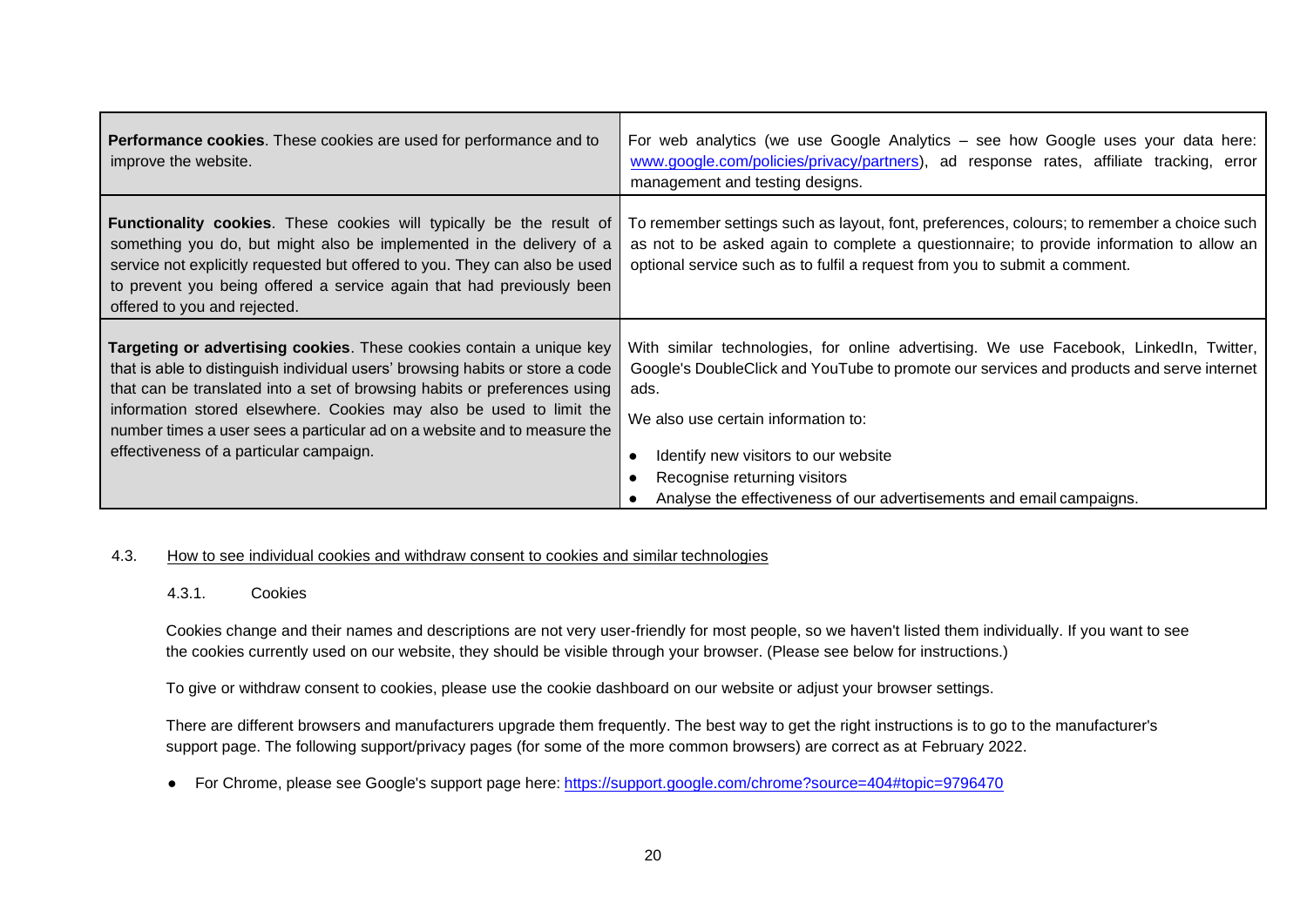- For Internet Explorer, please see Microsoft's support page here: [https://support.microsoft.com/en-gb/help/17442/windows-internet-explorer-delete](https://support.microsoft.com/en-gb/help/17442/windows-internet-explorer-delete-manage-cookies)[manage-cookies](https://support.microsoft.com/en-gb/help/17442/windows-internet-explorer-delete-manage-cookies)
- For Edge, please see Microsoft's privacy page here: <https://privacy.microsoft.com/en-us/windows-10-microsoft-edge-and-privacy>
- For Firefox, please see Mozilla's support page here: <http://support.mozilla.org/en-US/kb/enable-and-disable-cookies-website-preferences>
- For Safari, please see Apple's support page here for Macs: <https://support.apple.com/en-gb/guide/safari/sfri11471/mac> and here for mobile devices[:](https://support.apple.com/en-us/HT201265) [https://support.apple.com/en-us/HT201265.](https://support.apple.com/en-us/HT201265)

If you have problems with these pages, can't see individual cookies or want find out more about how cookies are handled within your browser, please go to the manufacturer's site and search for the browser name and your cookie query.

## 4.3.2. Flash cookies

To disable flash cookies (local shared objects) go to the Global Storage Settings panel of the online Settings Manager at Adobe's website at [http://www.macromedia.com/support/documentation/en/flashplayer/help/settings\\_manager03.html.](http://www.macromedia.com/support/documentation/en/flashplayer/help/settings_manager03.html) This places a permanent flash cookie on the device, informing all other websites that you do not want flash cookies stored on your device.

#### 4.3.3. Online advertising cookies

We use cookies and similar technologies for online advertising. To find out more and give or withdraw consent, please visit [www.aboutads.info/choices.](http://www.aboutads.info/choices)

You can prevent Google's collection of data generated by your use of the site (including your IP address) by downloading and installing a browser plugin available at [https://tools.google.com/dlpage/gaoptout?hl=en.](https://tools.google.com/dlpage/gaoptout?hl=en)

#### 4.3.4. Local and session storage

You can delete local storage, session storage and database storage in the same way that you delete cookies.

## 4.3.5. Pixels

You cannot delete pixels but you may be able to disable them by disabling cookies or by using browser add-ons or extensions. Some pixels in emails can be disabled by selecting an option in your email application not to download images.

Please be aware that restricting cookies and similar technologies may impact on the functionality of our website.